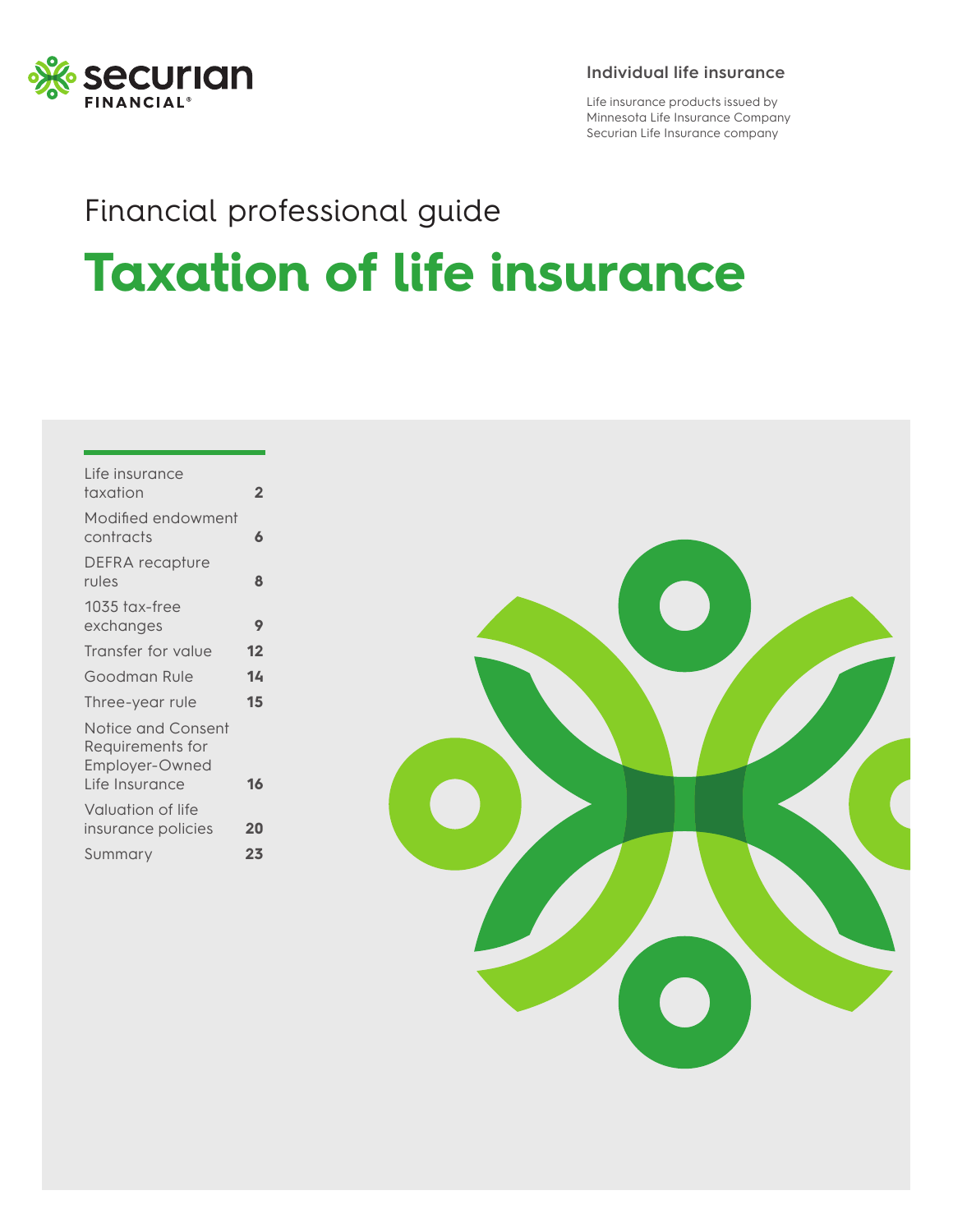## **Life insurance taxation**

#### **What is the legal definition of a life insurance contract?**

To qualify as life insurance, a life insurance policy must satisfy one of two tests: the Cash Value Accumulation Test (CVAT) or the Guideline Premium and Cash Value Corridor Test (GPT).<sup>1</sup> If at any time the contract fails to meet the test, the policy will not be treated as life insurance and will lose its tax-favored treatment.

| Test                                                       | <b>Description</b>                                                                                                                                                                                                                                                                                                                                                                                                      | <b>Commonly used for</b>      |
|------------------------------------------------------------|-------------------------------------------------------------------------------------------------------------------------------------------------------------------------------------------------------------------------------------------------------------------------------------------------------------------------------------------------------------------------------------------------------------------------|-------------------------------|
| Cash value<br>accumulation test<br>(CVAT)                  | An insurance policy will pass the CVAT requirements as long as<br>the cash surrender value of the contract does not exceed the<br>net single premium needed to fund the future benefits (death<br>benefits on the primary insured) of the contract. The cash value<br>accumulation test does not include additional coverage such<br>as family term riders, accidental death benefits or waiver of<br>premiums/charges. | Profection-focused<br>cases   |
| Guideline premium<br>and cash value<br>corridor test (GPT) | Under this test, two separate prongs must be satisfied to qualify<br>as life insurance under this test:                                                                                                                                                                                                                                                                                                                 | Accumulation-focused<br>cases |
|                                                            | 1. Under the first prong, the cumulative premiums paid into the<br>contract cannot exceed the greater of a guideline single premium<br>or the total sum of the annual guideline level premiums for each<br>year the policy has been in force.                                                                                                                                                                           |                               |
|                                                            | 2. The second prong is a cash value corridor test. The death<br>benefit at all times must be no less than the cash value multiplied<br>by a specified percentage set forth in the IRC. <sup>2</sup>                                                                                                                                                                                                                     |                               |

#### **Who are the parties to a life insurance policy?**

Outside of the life insurance carrier, there are three different parties to the life insurance policy:

- **1. Owner** The owner controls the policy and has access to the cash value of the policy.
- **2. Insured** The insured is the measuring life of the policy.
- **3. Beneficiary** The beneficiary is the individual or entity designated to receive the death benefit when the insured dies.

#### **PARTIES OF A LIFE INSURANCE POLICY**

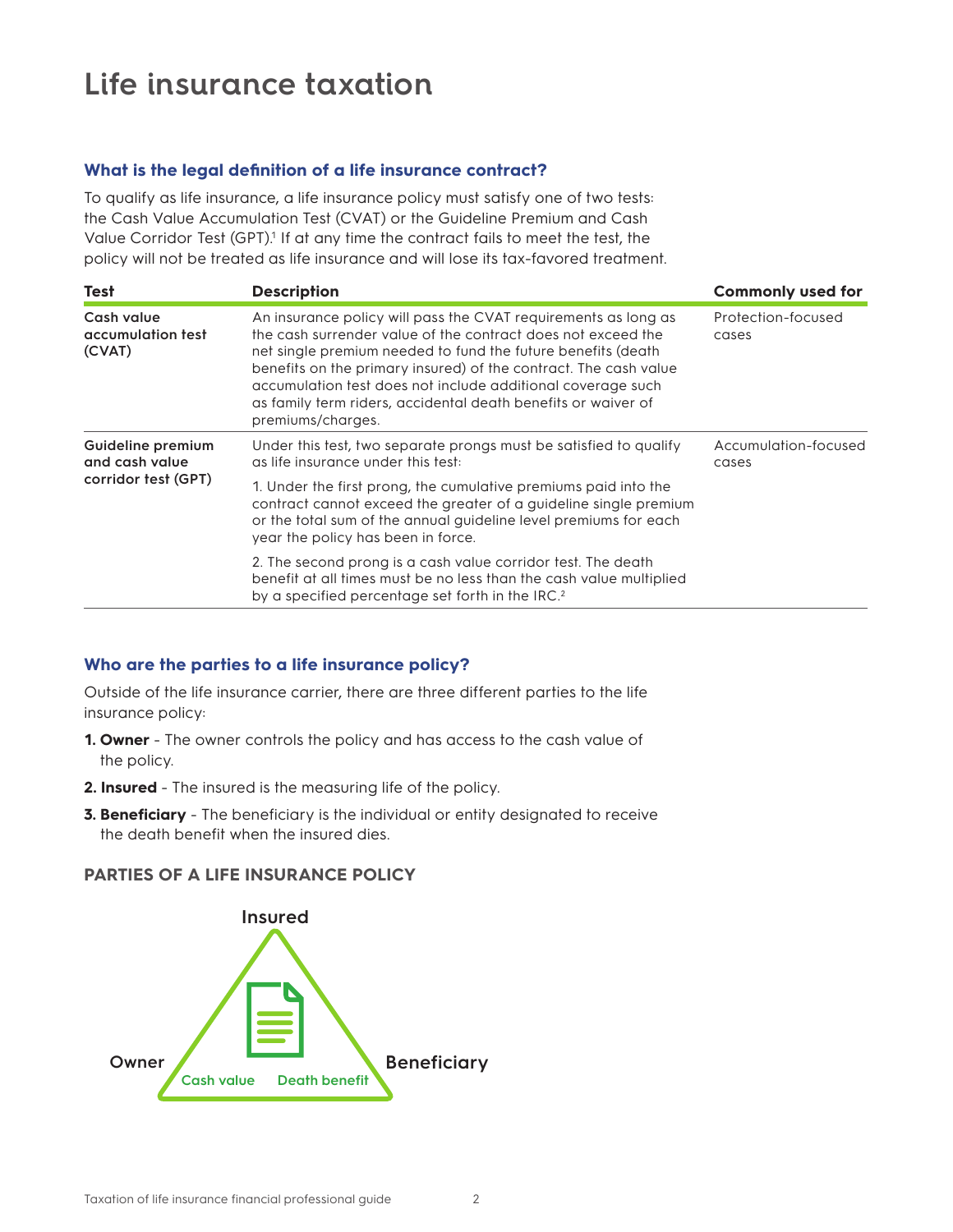#### **Are premium payments deductible?**

No. Generally, life insurance premiums are not deductible regardless of whether the policy is owned personally or owned by a business.<sup>3</sup> As a general rule, life insurance premiums are not deductible if the premium payer has any interest in the policy or proceeds.

#### **How is the internal cash value buildup taxed?**

Generally, any increase in the cash value of a life insurance policy is not subject to current income taxation as long as the policy meets the statutory definition of life insurance. However, if a policy does not meet the definition, any increase in the cash value will be taxed as ordinary income annually as received or accrued by the policyholder.<sup>4</sup>

#### **How are cash value withdrawals taxed?**

In general, withdrawals from a policy's cash value are not taxed until the owner's entire investment in the contract has been withdrawn.<sup>5</sup> This is referred to as FIFO taxation (first in, first out). If all the investment in the contract has been withdrawn, any future withdrawals will be subject to income tax. There are three exceptions to this rule:

- 1. Policy doesn't fit within the definition of life insurance.
- 2. Policy is a Modified Endowment Contract (please see section on MEC).
- 3. Withdrawal occurs in the first 15 years with a reduction in benefits (please see section on DEFRA).

#### **How are policy loans taxed?**

Policy loans taken from a life insurance policy are not taxable transactions unless the policy is a modified endowment contract.<sup>6</sup> If the insured dies whiles the loan is outstanding, the loan will be repaid out of the death benefit and no taxation should occur. Please remember, there may be tax ramifications if the policy is surrendered, lapses, or exchanged with the loan still outstanding.

#### **What are the tax ramifications if the policy is surrendered?**

If the policy is surrendered, the cash value will be taxable as ordinary income to the extent that it exceeds the owner's investment in the contract.<sup>7</sup> Any loss incurred is non-deductible as personal expense.

#### **Two-step process**

#### **1. Figure out the investment in the contract.**

Generally, the investment in the contract is the total premiums paid less the total amount of untaxed distributions. Untaxed distributions include cash dividends paid and withdrawals.<sup>8</sup> Policy loan transactions do not affect the cost basis of the policy.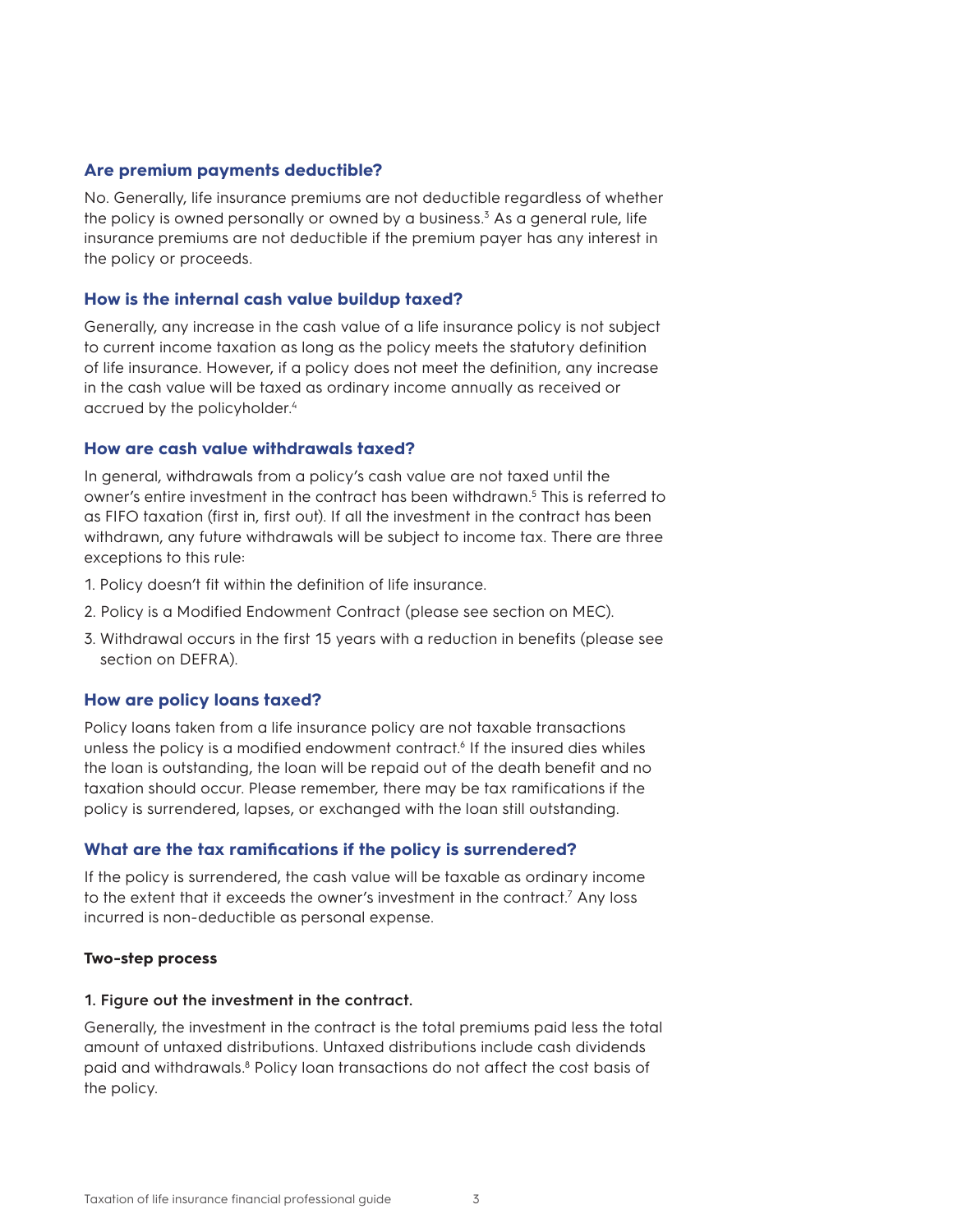#### **2. Subtract the investment in the contract from the net surrender value.**

For example, assume the policy is a **Non-MEC.** *George, age 50, pays \$1,000/ year for 10 years on his policy. He withdraws \$2,000 from the policy in year 8. In addition, later that year, he surrendered the policy when the net surrender value was \$12,000.*

| Premiums paid               | \$10,000 |
|-----------------------------|----------|
| <b>Less withdrawal</b>      | \$2,000  |
| Investment in contract      | \$8,000  |
| Net surrender value         | \$12,000 |
| Less investment in contract | \$8,000  |
| <b>Taxable income</b>       | \$4,000  |

This is a hypothetical example for illustrative purposes only.

#### **How is the death benefit income taxed?**

In general, life insurance death benefits are received income tax-free.<sup>9</sup> However, there are some situations **where life insurance death benefits may be taxable,** such as:

- 1. If the policy fails to meet the definition of life insurance.
- 2. If the policy is transferred for valuable consideration and no exception applies (please see section on transfer for value).
- 3. If the policy is employer-owned and does not qualify for an exception under Section 101(j) (please see section on employer owned life insurance — notice and consent).

#### **How is the death benefit estate taxed?**

In general, the death benefit will be subject to estate taxation in the insured's estate in the following situations:

#### **1. Insured held incidents of ownership in the policy**

Life insurance proceeds are includible in the insured's estate if the insured possessed any incidents of ownership or if the proceeds are payable to, or for the benefit of, the insured's estate.10 Incidents of ownership include any rights to the economic benefits of the policy, including:11

- **•** The power to change the beneficiary.
- **•** The power to surrender or cancel the policy.
- **•** The power to assign the policy.
- **•** The power to revoke an assignment.
- **•** The power to pledge the policy for a loan or to obtain from the insurer a loan against the surrender value of the policy.
- **•** A reversionary interest in the policy.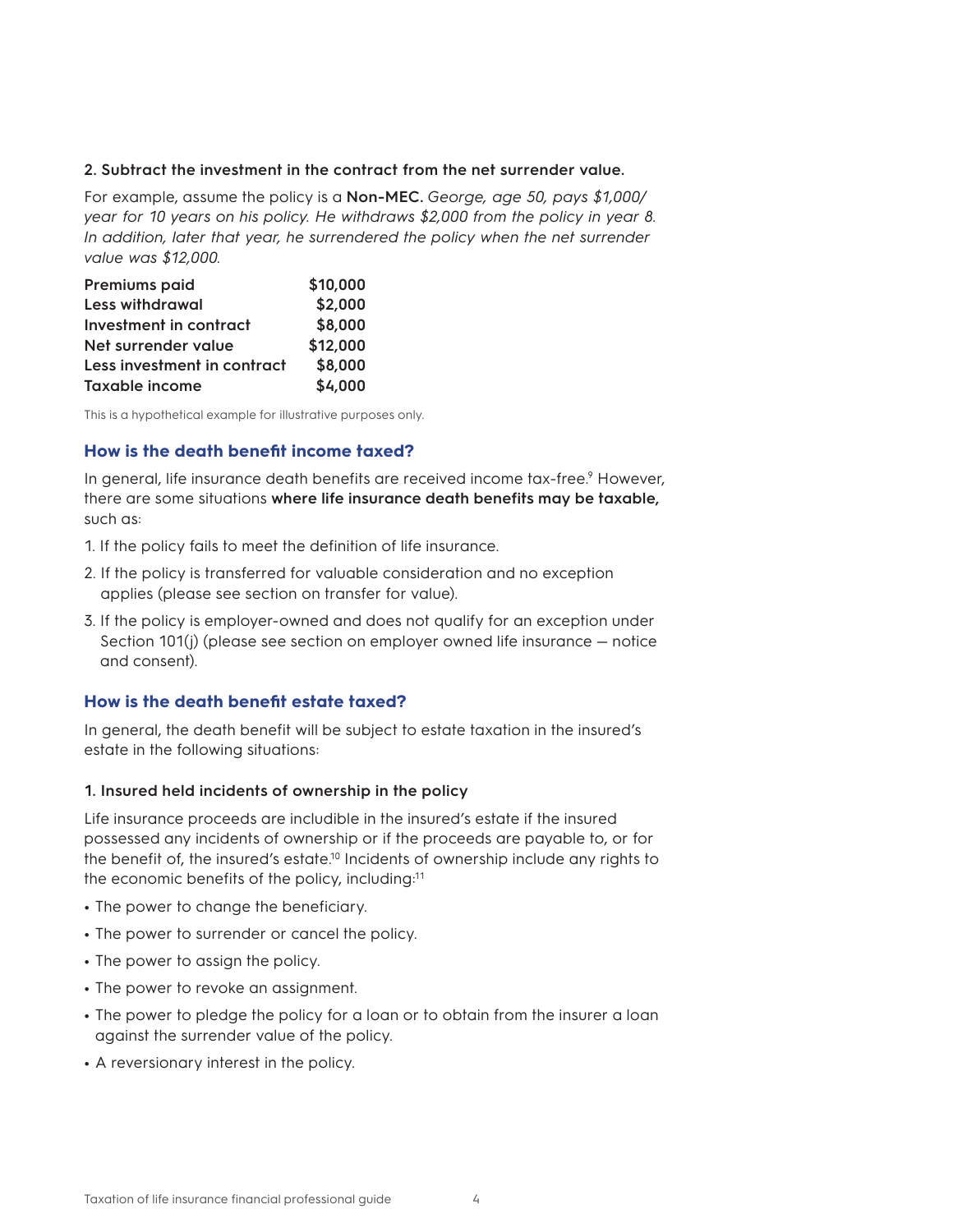Please note, absent from the list is the payment of premiums. Payment of premiums by the insured will not cause any part of the policy proceeds to be includible in the insured's gross estate.<sup>12</sup> If the decedent had the right to exercise any of these incidents of ownership alone or jointly with another person, the policy's value will be included in the estate. It makes no difference if the decedent was mentally or physically incapable of exercising an incident of ownership prior to death; the mere existence of the incident of ownership is enough to cause the policy to be taxed in the estate. The IRS has agreed that the right to convert a group term life insurance policy into a permanent policy upon termination of employment is not an incident of ownership.<sup>13</sup>

#### **2. Insured held incidents of ownership in the policy within three years of death**

Please see section on the three-year rule.

#### **3. Proceeds payable to/for the benefit of insured's estate**

Life insurance proceeds will be included in the decedent's gross estate if they are paid to the estate or applied for the benefit of the estate.<sup>14</sup> If the trustee is under a binding obligation to pay the debts, taxes and other charges against the estate, then the amount of the proceeds needed to pay those costs is included in the decedent's estate. This is true even if the proceeds are not actually used for this purpose.15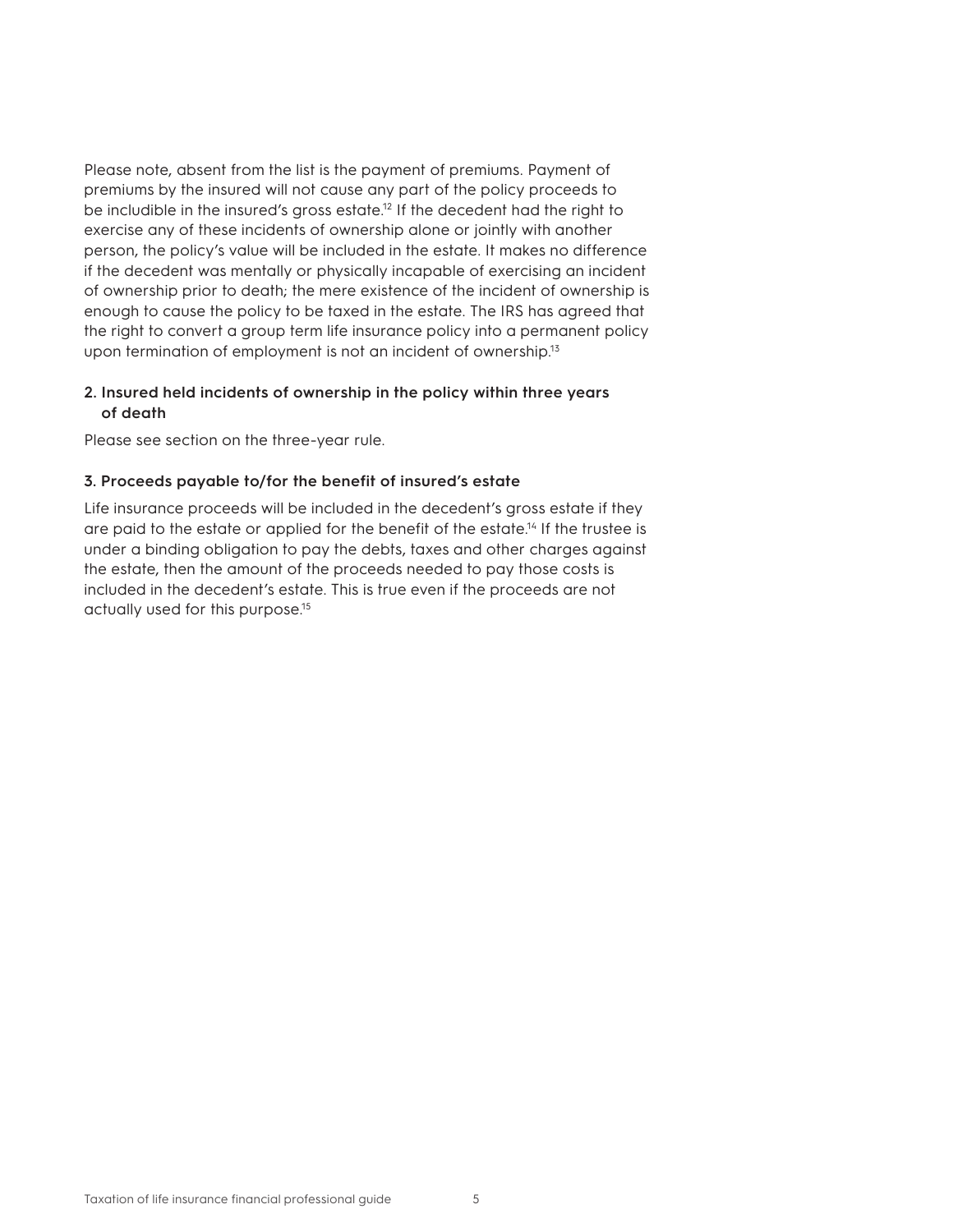### **Modified endowment contracts**

#### **What is a MEC policy?**

A modified endowment contract (MEC) is any life insurance policy that violates the seven-pay premium test (test period starts at issue and lasts seven years). In addition, another seven-year test period starts when a material change occurs, such as a face increase or future benefit addition.

#### **What is the "necessary premium test"?**

At any point during the contract, if the sum of the premiums hits the necessary premium test, the contract will experience a material change and a new seven-pay test will be triggered. This new seven-pay level may be lower than the previous level and less annual premiums will be allowed to avoid becoming a MEC.

**For GPT-tested products,** the necessary premium test level is basically the same as the definition of life insurance testing. The client cannot hit the necessary premium test without also violating the definition of life insurance, therefore no material changes occur because of the necessary premium test.

**For CVAT-tested products,** the necessary premium test is not the same test as the definition of life insurance, and a material change can occur on well-funded contracts.

#### **What are the tax ramifications of a MEC policy?**

Most important, a MEC policy will still retain income tax-free inside buildup and income tax-free death benefit. However, any lifetime distributions and/or loans from a MEC will be treated differently and taxed under the annuity rules.

Cash value distributions from a MEC are treated as coming from income first and cost basis last.<sup>16</sup> Therefore, unlike a cash withdrawal from a non-MEC policy, all withdrawals are taxable to the extent of the gain in the policy. In addition, "deemed distributions," such as policy loans and the pledging of a MEC policy as collateral are also treated as taxable distributions on a LIFO basis.17 Furthermore, distributions made within the two years prior to the policy becoming a MEC will be treated as being made in anticipation of the policy's becoming a MEC and will be taxed LIFO as well.18

A 10 percent premature distribution penalty tax also applies to distributions from a MEC.19 However, there are exceptions to the 10 percent penalty tax for MECs. The penalty will not apply if the distribution is made:

- 1. After the taxpayer attains age 59½, or
- 2. Due to a qualifying disability of the taxpayer, or
- 3. As part of substantially equal periodic payments made for the lifetime of or based upon life expectancy of the taxpayer.<sup>20</sup>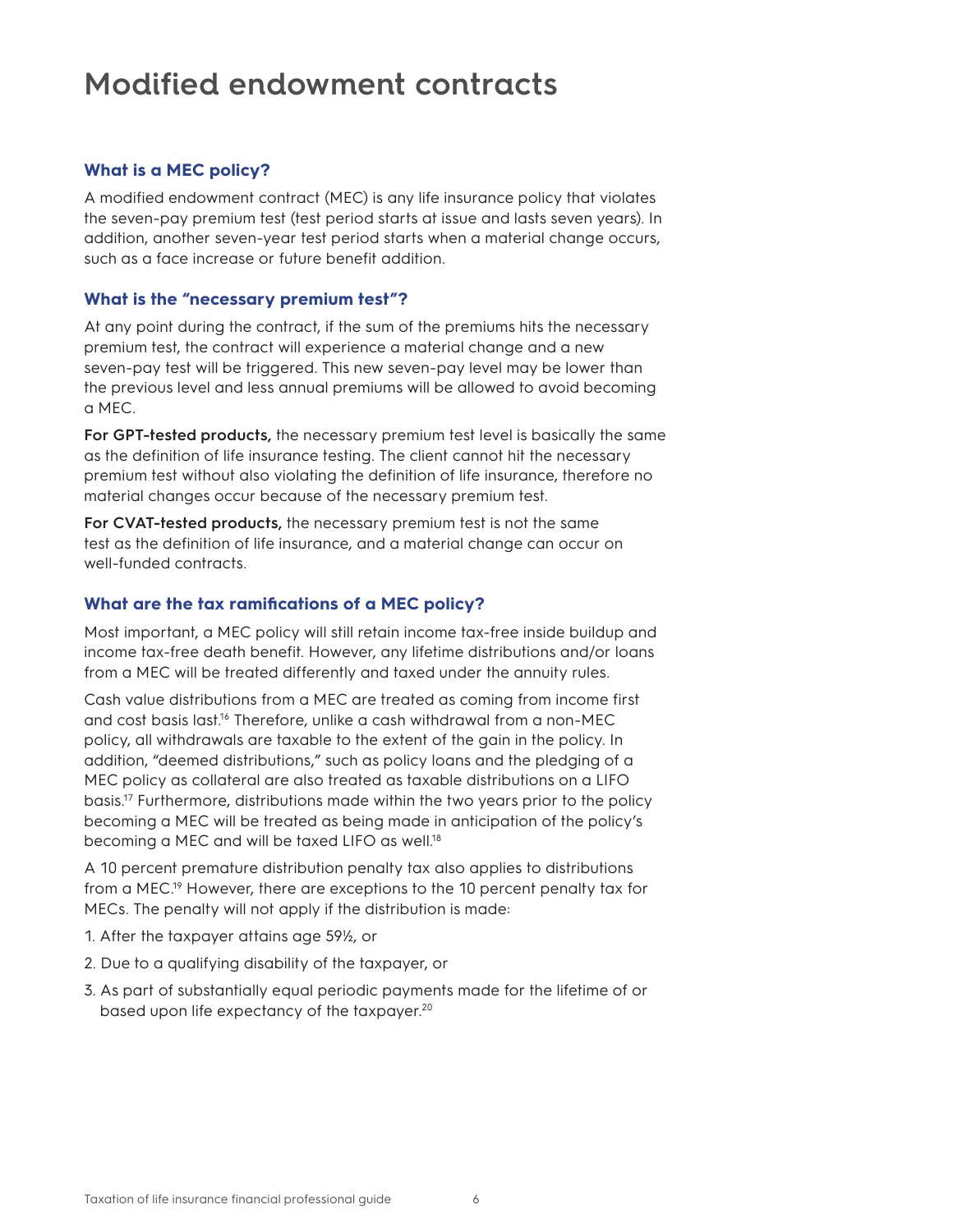### **Examples**

| For example, assume the life insurance policy is a MEC.                                                                                         |                                                            |
|-------------------------------------------------------------------------------------------------------------------------------------------------|------------------------------------------------------------|
| George, age 50, pays \$1,000/year for 8 years on his policy. He withdraws \$2,000 from the policy in<br>year 8 when the cash value is \$10,000. |                                                            |
| Does George pay income tax on the \$2,000?                                                                                                      | <b>Yes</b>                                                 |
| Instead of withdrawing, what if he borrowed the \$2,000?                                                                                        | <b>Yes</b>                                                 |
| What other tax ramification applies in this case?                                                                                               | 10 percent penalty tax<br>because George is not 591/2 yet. |
| For example, assume the policy is a Non-MEC.                                                                                                    |                                                            |
| Does George pay income tax on the \$2,000?                                                                                                      | No, but watch out for DEFRA<br>(15-year rule).             |
| Instead of withdrawing, what if he borrowed the \$2,000?                                                                                        | No                                                         |

This is a hypothetical example for illustrative purposes only.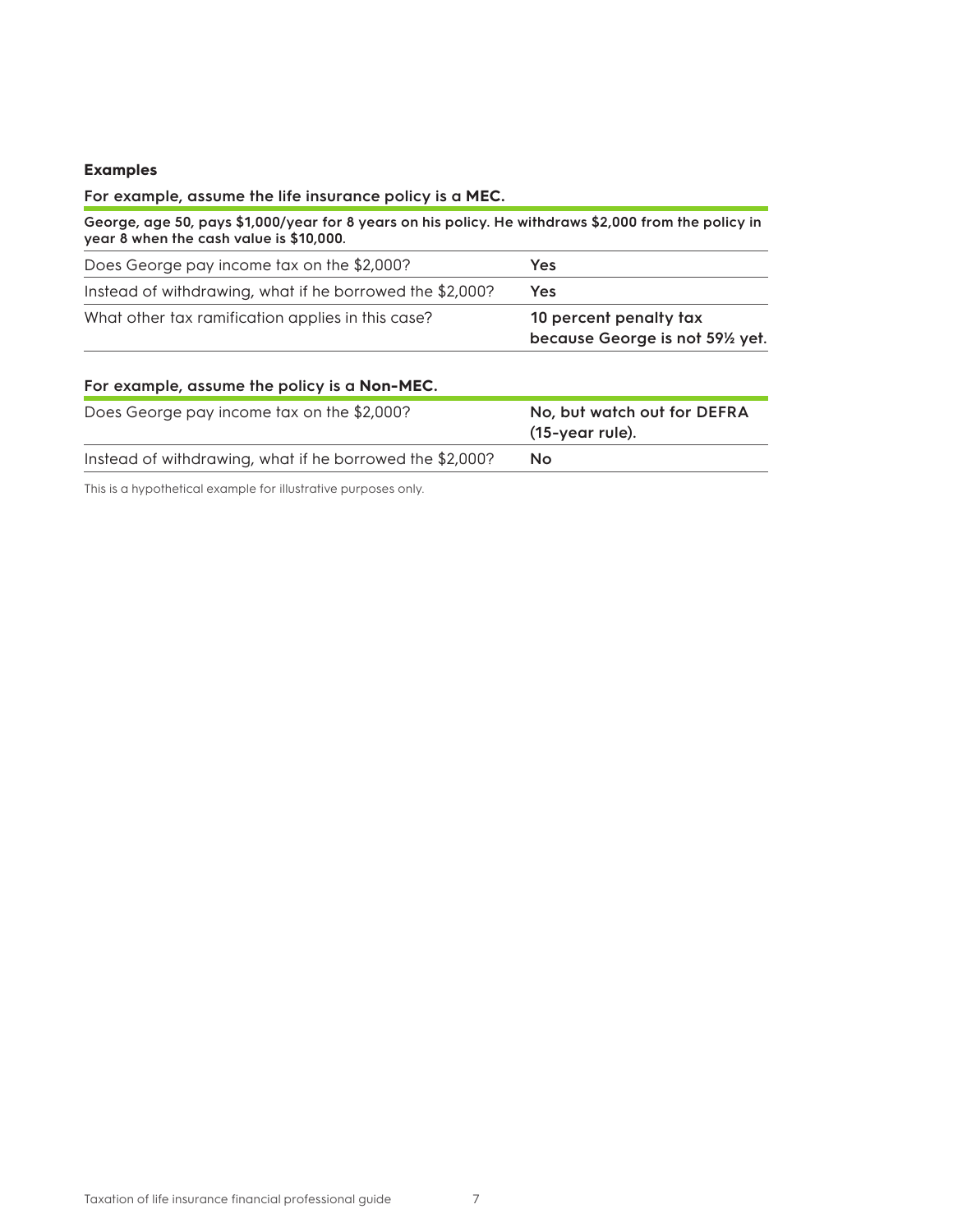## **DEFRA recapture rules**

#### **What is the DEFRA recapture rules?**

DEFRA is an acronym for the Deficit Reduction Act of 1984. This act introduced the 15-year rule with the intent to further discourage the use of life insurance as an investment vehicle (known as the DEFRA Recapture Rules). Violation of the 15-year rule modifies the tax treatment of withdrawals made during the first 15 years of a contract. The 15-year rule applies to a policy when, during the first 15 years of the contract, there is a withdrawal from the policy coupled with a reduction in benefits. Policy loans do not trigger the 15-year rule and are not considered withdrawals under this rule.

#### **What are the tax ramifications?**

Some or all of the withdrawal may be taxable. The taxable amount is calculated using formulas and recapture ceilings as specified under the Internal Revenue Code Section 7702. New illustrations and in-force ledgers will identify a DEFRA concern with a "£." This symbol merely signifies the potential violation of DEFRA.

#### **The rules apply if all of the following conditions exist:**

- **•** The life insurance policy was purchased or acquired within the last 15 years (including tax-free exchanges).
- **•** The face amount of the policy is decreased in conjunction with the withdrawal of cash value.
- **•** There is a gain in the policy.

#### **These rules don't apply to the following situations:**

- **•** The face amount remains level following the withdrawal.
- **•** Policy loans.
- **•** There is no gain in the policy.
- **•** Withdrawals occurring after year 15.

Violation of these rules may result in a withdrawal of cash value being treated as taxable income. The amount that would be taxable is the LESSER of:

- **•** The total gain in the contract (cash value less the investment in the contract), or
- **•** The calculated recapture amount, or
- **•** The amount of the withdrawal.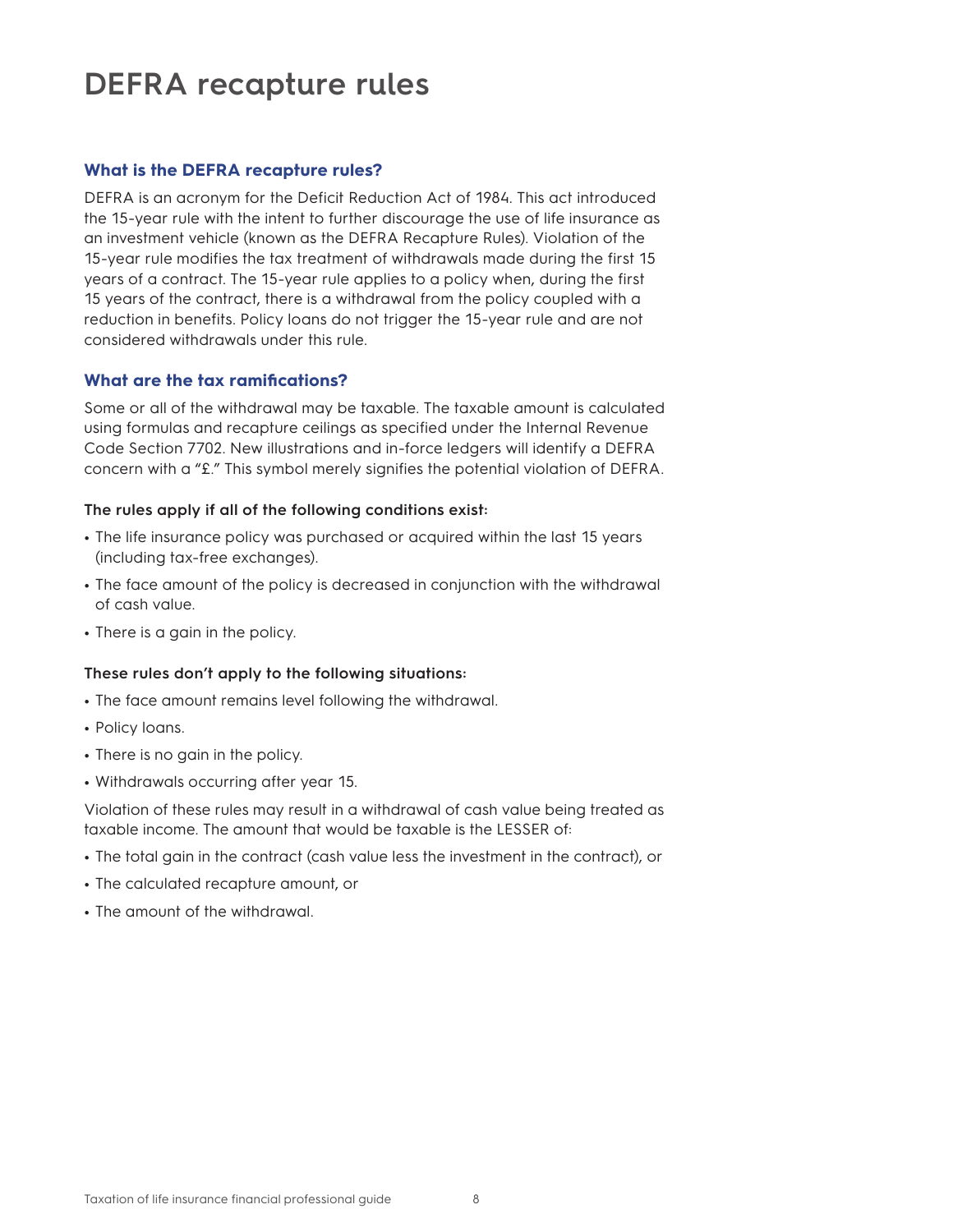## **1035 tax-free exchanges**

#### **What is a 1035 tax-free exchange?**

There may be circumstances where a policy owner may wish to exchange an existing policy for another policy that will better fit the client's current insurance needs. Under certain conditions, Section 1035 of the IRC provides that no gain or loss will be recognized on the exchange of a life insurance policy for another life insurance policy. Basically, in order to qualify for tax-free exchange treatment under Section 1035, the transaction must be a "like-kind" exchange.

When a 1035 exchange occurs, the basis in the old contract is "carried over" to the new contract.<sup>21</sup>

#### **What are the definitions of life insurance and MEC testing implications of a 1035 tax-free exchange?**

The cash value from the exchanged policy is treated as premium for the definition of life insurance testing under the guideline premium test. This means that the guideline single premium of the new policy must be higher than the cash value from the exchanged policy, plus any first-year premium.

The cash value from the exchanged policy is treated as cash value in the new policy for seven-pay testing purposes (MEC testing) under both the guideline premium test and the cash value accumulation test. This means that the 1035 exchanged value will lower the seven-pay number but does not create a MEC unless the exchange is from an already existing MEC contract. A new MEC contract can be created only if the 1035 exchange is from an already existing MEC, or if additional premium is paid into the new contract greater than the seven-pay number.

Please note, the exchange will start a new 7-pay MEC period and a new 15-year DEFRA recapture rule period for the exchanged policy. This new testing is regardless of when the original policy was issued (watch out for pre-1984 policies).

#### **What are the elements for 1035 tax-free exchange?**

In general, six elements must be met in order keep the exchange tax-free:

- **1. There must be an exchange of one contract for another contract.**  An exchange "requires that the taxpayer relinquish ownership in one insurance policy and, as a result thereof, acquire ownership in a second insurance policy."22 It does not apply to the movement of policy funds from an existing policy into another existing policy. But it may be possible to exchange one policy for multiple policies, or multiple policies for one policy.<sup>23</sup>
- **2. The insured(s) must be the same on both the old policy and the new policy.24** An exception is where an insured on a second-to-die policy is deceased and the surviving insured wants to exchange the policy for a single-life policy.25

Note: A 1035 tax-free exchange of one second-to-die policy to another second-to-die policy is acceptable if the owners and insureds are the same. A 1035 exchange of a first-to-die policy to a second-to-die policy does not satisfy this rule, because the insureds are not the same.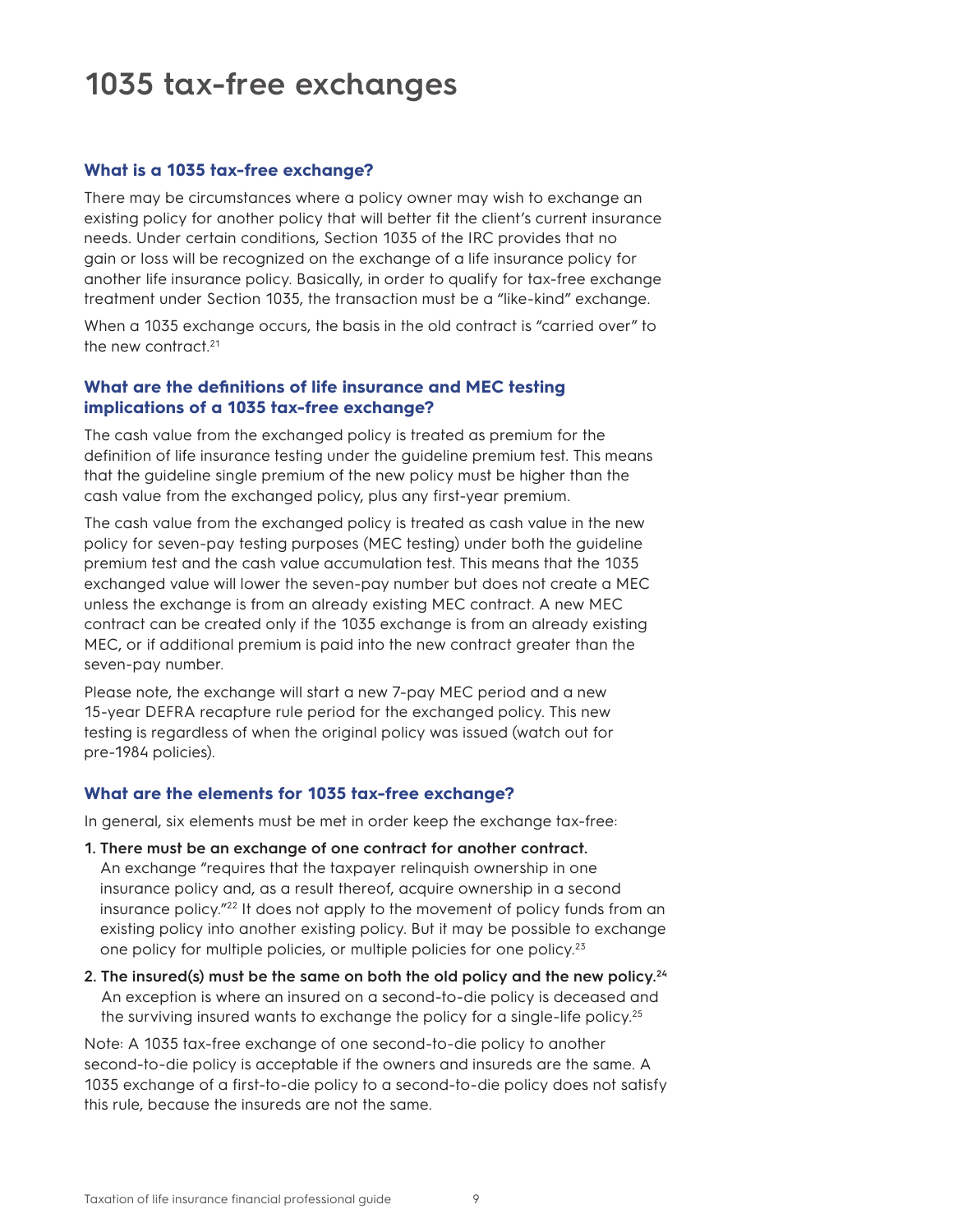- **3. The owner(s) on both the new and old contracts must be the same.26** However, transfers may be accomplished either prior to or following a taxfree exchange. Watch out for transfer-for-value and step transaction issues when transferring policies.
- **4. The life insurance policy can be exchanged only for another life insurance policy, an endowment contract, an annuity or a qualified long-term care contract.27**
- **5. A life insurance policy can only be exchanged from another life insurance policy.** An annuity cannot be exchanged for a life insurance policy.
- **6. A MEC policy can only be exchanged for another MEC policy.**

#### **What are the tax ramifications of the receipt of "boot" in a 1035 exchange?**

If a taxpayer receives property, money or other non-like-kind property, other than a life insurance policy in a Section 1035 exchange, any gain in the policy will be recognized to the extent such property or money is received.<sup>28</sup> This is referred to as boot.

For instance, policy loans not carried forward to the new contract will result in taxation of the lesser of the gain in the old policy or the loan amount.<sup>29</sup> Further, withdrawals taken in conjunction with a 1035 exchange will result in taxation to the lesser of the gain in the contract or the withdrawal amount.<sup>30</sup>

Where the old policy's loan is carried forward to the new policy — that is, the new policy is issued with the outstanding loan — the transaction can be structured to be treated tax-free.<sup>31</sup>

Minnesota Life and Securian Life do not take policies with loans as a 1035 exchange.

**Example:** George has \$8,000 in basis in his contract. He has \$10,000 of cash accumulation value. He takes a loan for \$3,000 from his policy, leaving \$7,000 of cash surrender value. Subsequently, he decides to 1035-Exchange the policy for a different policy but does not carry it forward to the new policy.

**Boot implications:** George will need to recognize gain equal to the lesser of boot (the loan of \$3,000) or the gain in the contract. To determine the gain in the contract, you will compare the difference between the policy's cash accumulation value (\$10,000) and his basis in the old policy (\$8,000). George will need to recognize taxable boot in the amount of \$2,000 (\$10k-\$8k = \$2k). The gain is \$2,000, while the loan elimination is \$3,000. Because George is taxed on the lesser of these two amounts, he will be taxed on \$2,000.

This is a hypothetical example for illustrative purposes only.

Note: Independently, the loan elimination does not result in a taxable event, nor does the 1035 exchange. But when done in conjunction, taxation does result. This is due to the step transaction doctrine.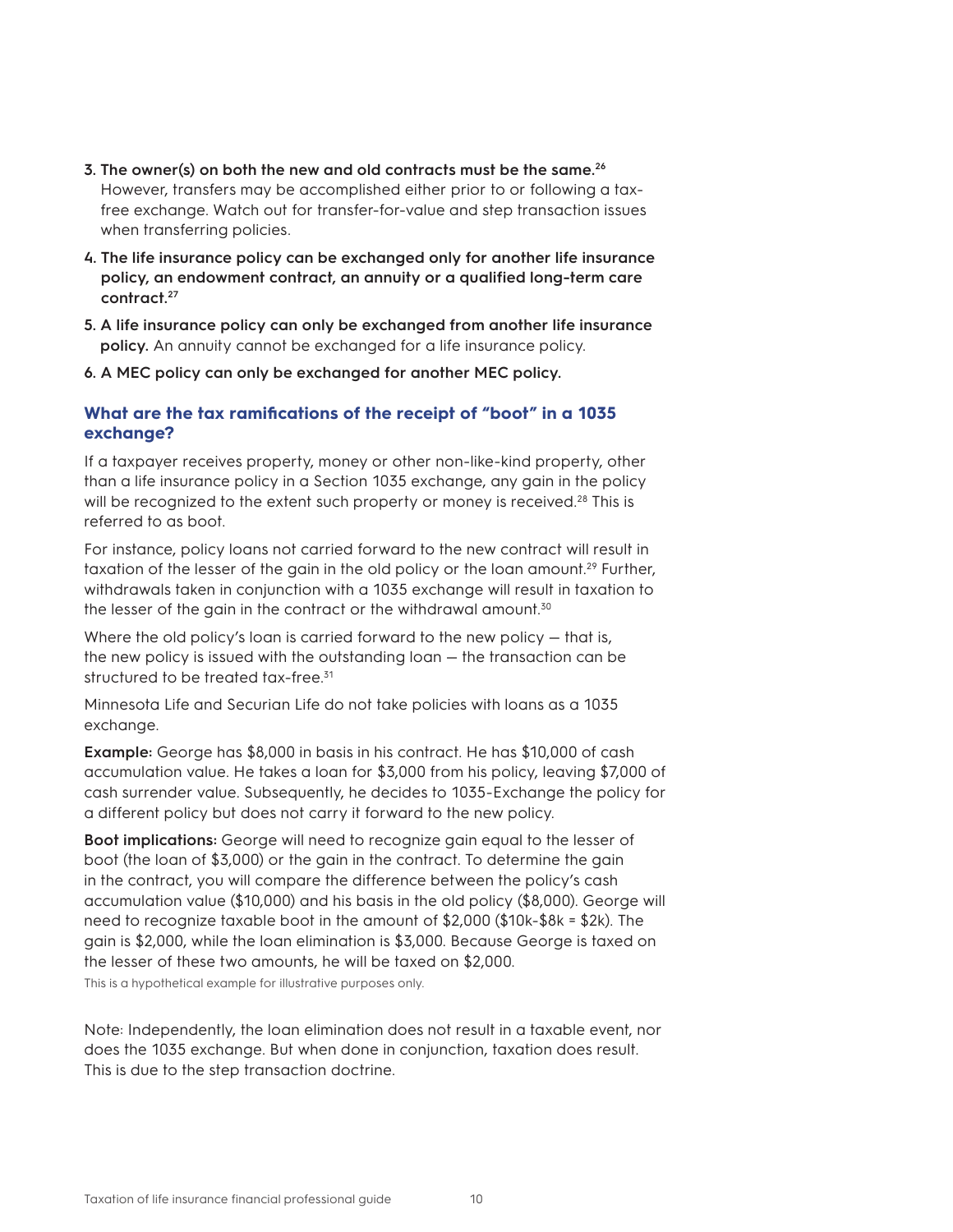The step transaction doctrine basically dictates that a series of separate steps will be collapsed into one step, with the tax consequences applying to one step rather than each of them separately.

The IRS will view the use of policy values to pay down a loan, followed by an exchange, as a step transaction. Thus, a partial surrender and exchange is treated as an exchange with boot in an amount equal to the debt extinguished, and as a result, a taxpayer will be immediately taxed on the partial surrender to pay off the loan.

The risk of taxation may be diminished if a sufficient time gap occurs between the partial surrender of the policy values and the exchange itself. The IRS has not addressed what a reasonable time gap constitutes, so taxpayers are urged to consult with their tax advisor.

As a potential solution, the client could pay off the policy loan before the exchange by using other assets. The client could then borrow from the new policy as needed to replace the assets used or to pay off any other financing obtained.

#### **What are the implications of policy withdrawals shortly before or after a 1035 exchange?**

The boot treatment of withdrawals made from a policy either shortly before or after a 1035 exchange may be problematic. Typically, a taxpayer may treat withdrawals as tax-free returns of basis, up to a taxpayer's basis in the policy (if a non-MEC).32 The IRS, however, has indicated that withdrawals made from a policy to pay off an existing policy loan, followed shortly by a 1035 exchange of the policy constituted a single integrated transaction taxable under code section 1035, resulting in tax on the withdrawal as boot (site). Interestingly, the IRS reached a different result in a private letter ruling involving the proposed pay-off of a policy loan after a 1035 exchange by using funds withdrawn from the new policy, holding that the subsequent policy withdrawal would be taxed under code section 72, not as boot under code section's 1035 and 1031.33 A possible solution is to allow a sufficient amount of time (e.g., 6-12 months) to pass between any 1035 exchange and a policy withdrawal. If a withdrawal is required, it is likely better to make the withdrawal from the new policy after the 1035 exchange, which aligns with the IRS's favorable private ruling.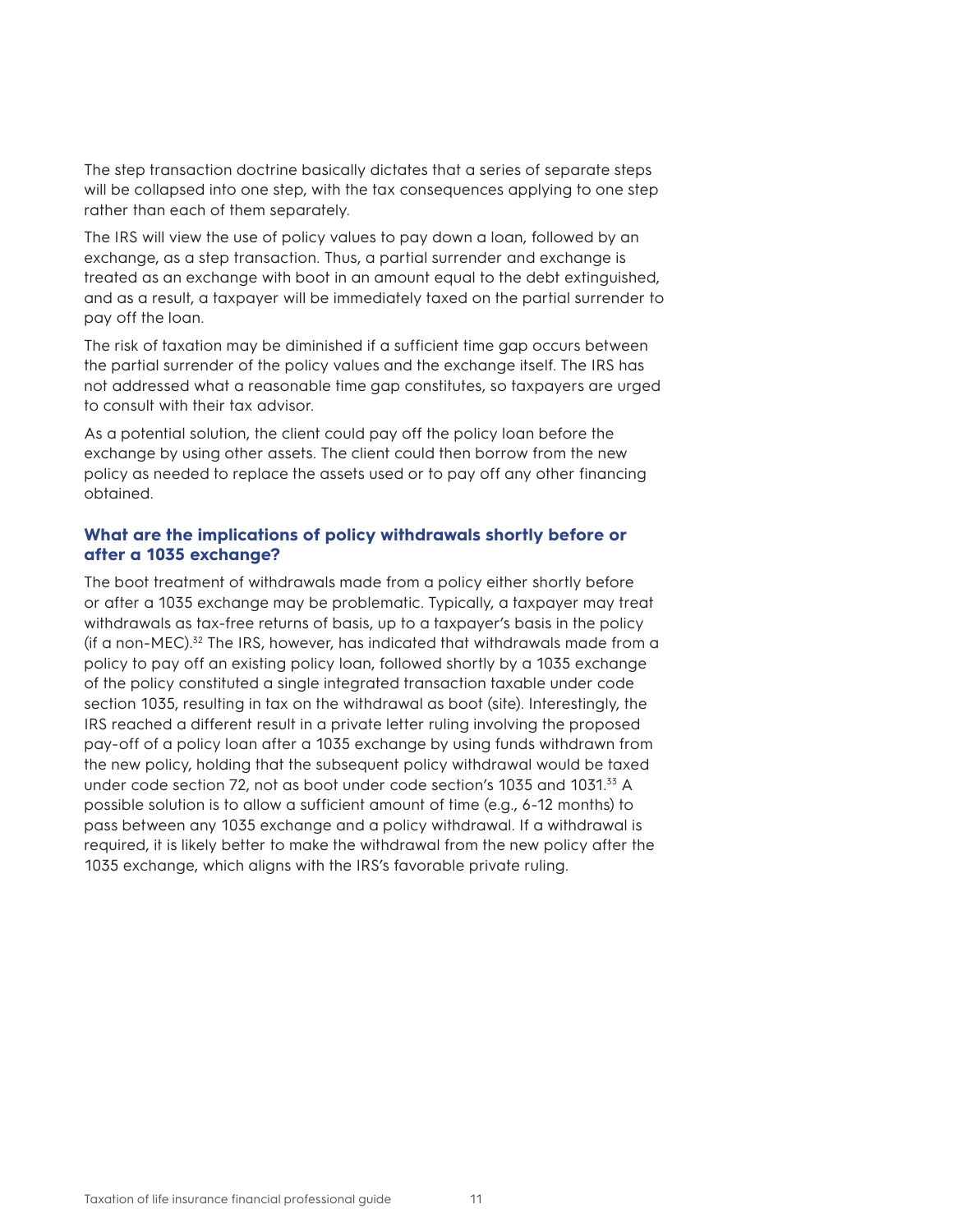### **Transfer for value**

In general, amounts received under a life insurance contract that are paid due to the death of the insured are excluded from gross income for federal income tax purposes under 101(a)(1). However, if a life insurance contract or interest therein is sold or otherwise transferred for valuable consideration, the "transfer for value rule" set forth in section  $101(a)(2)$  limits the excludable portion of the death benefit to the sum of the consideration paid for the contract or interest therein and any premiums and other amounts subsequently paid by the transferee.

#### **What is the transfer-for-value rule?**

The transfer-for-value rule, contained in Internal Revenue Code Section 101(a)(2), provides:

In the case of a transfer for a valuable consideration, by assignment or *otherwise, of a life insurance contract or any interest therein, the amount excluded from gross income by [the beneficiary of death proceeds under a life insurance contract] shall not exceed an amount equal to the sum of the actual value of such consideration and the premiums and other amounts subsequently paid by the transferee.*

The transfer-for-value rule provides that when a policy is transferred for valuable consideration, the death proceeds received in excess of the consideration paid are taxed as ordinary income (as opposed to tax-free under the general rule for life insurance proceeds).34 Consequently, running afoul of the transfer-for-value rule must be avoided at all costs.

#### **Some points to remember:**

- **•** It does not matter whether the policy is term or permanent insurance.
- **•** It applies to group as well as individually purchased life insurance coverage.
- **•** The method of how the policy is transferred is irrelevant.
- **•** It can apply even if ownership of a policy has not been transferred.
- **•** A mere shift in an interest in the contract may be sufficient to trigger the rule.
- **•** For the rule to apply there must be both a transfer of a policy or an interest in a policy and valuable consideration paid for that transfer to the transferor.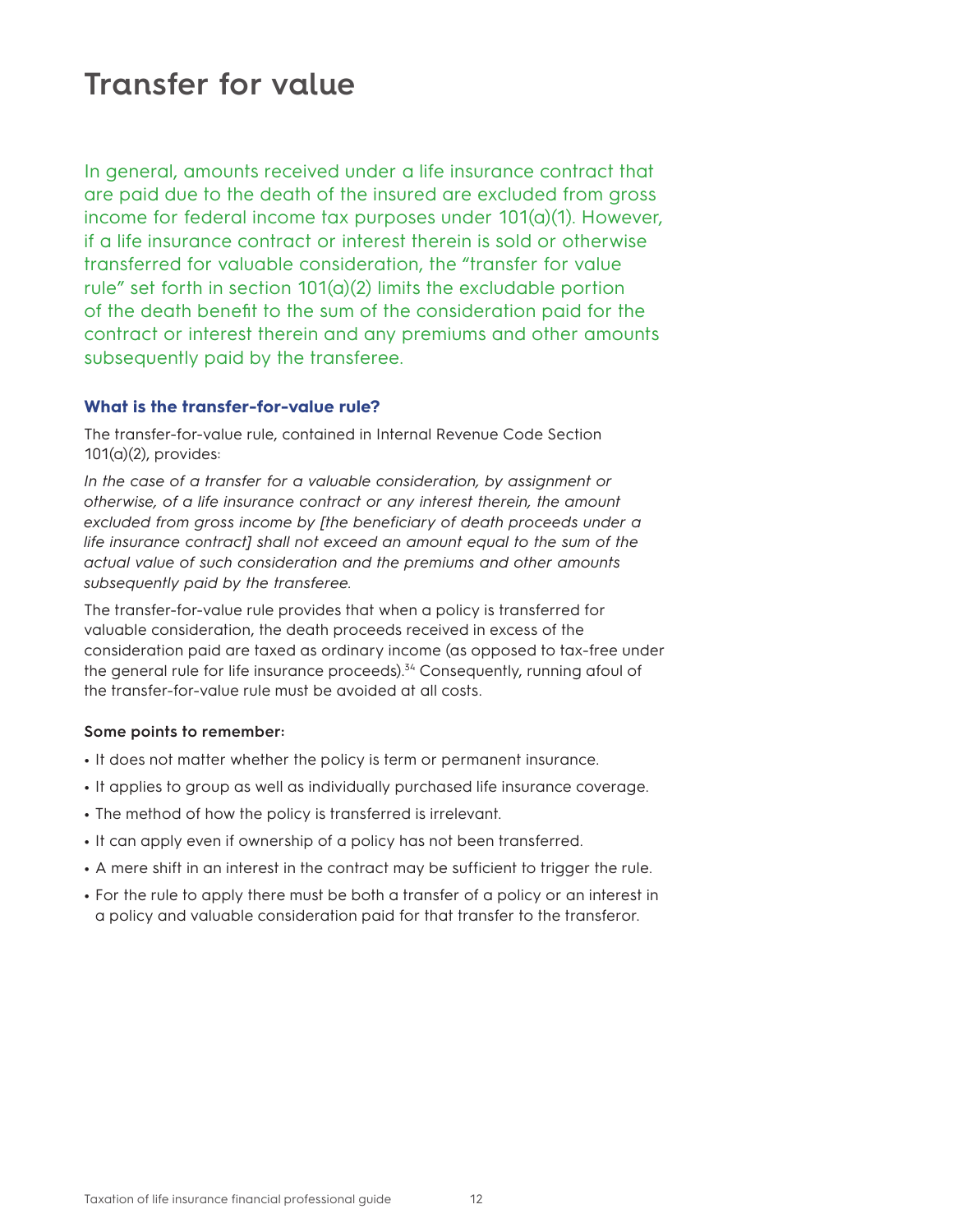#### **What are the five exceptions to the transfer-for-value rule?**

There are five safe-harbor exceptions that may shelter a transfer from the transfer-for-value rule penalty (even if there is a transfer for valuable consideration). The "safe harbors" are:

- 1. Transferor's basis ("in whole or in part");
- 2. Transfer to the insured;
- 3. Transfer to a partner of the insured;
- 4. Transfer to a partnership in which the insured is a partner;
- 5. Transfer to a corporation in which the insured is a shareholder or officer.

**Please note:** Transfers to a co-stockholder are not protected and will trigger the transfer-for-value rule.

#### **Implications of the Tax Cuts and Jobs Act of 2017 ("TCJA"):**

TCJA modified the prior-law exceptions of the transfer for value rules to include a new reportable policy sale requirement applicable to all transfers for valuable consideration.35 TCJA requires a determination that the transaction is not a reportable policy sale before deciding whether the transaction falls under existing exemptions to avoid the transfer-for-value rules tax liability.

The changes to the tax code do not alter the transfer-for-value rules, but rather add an additional layer of analysis. An in-depth analysis of these modifications is beyond the scope of this document.<sup>36</sup>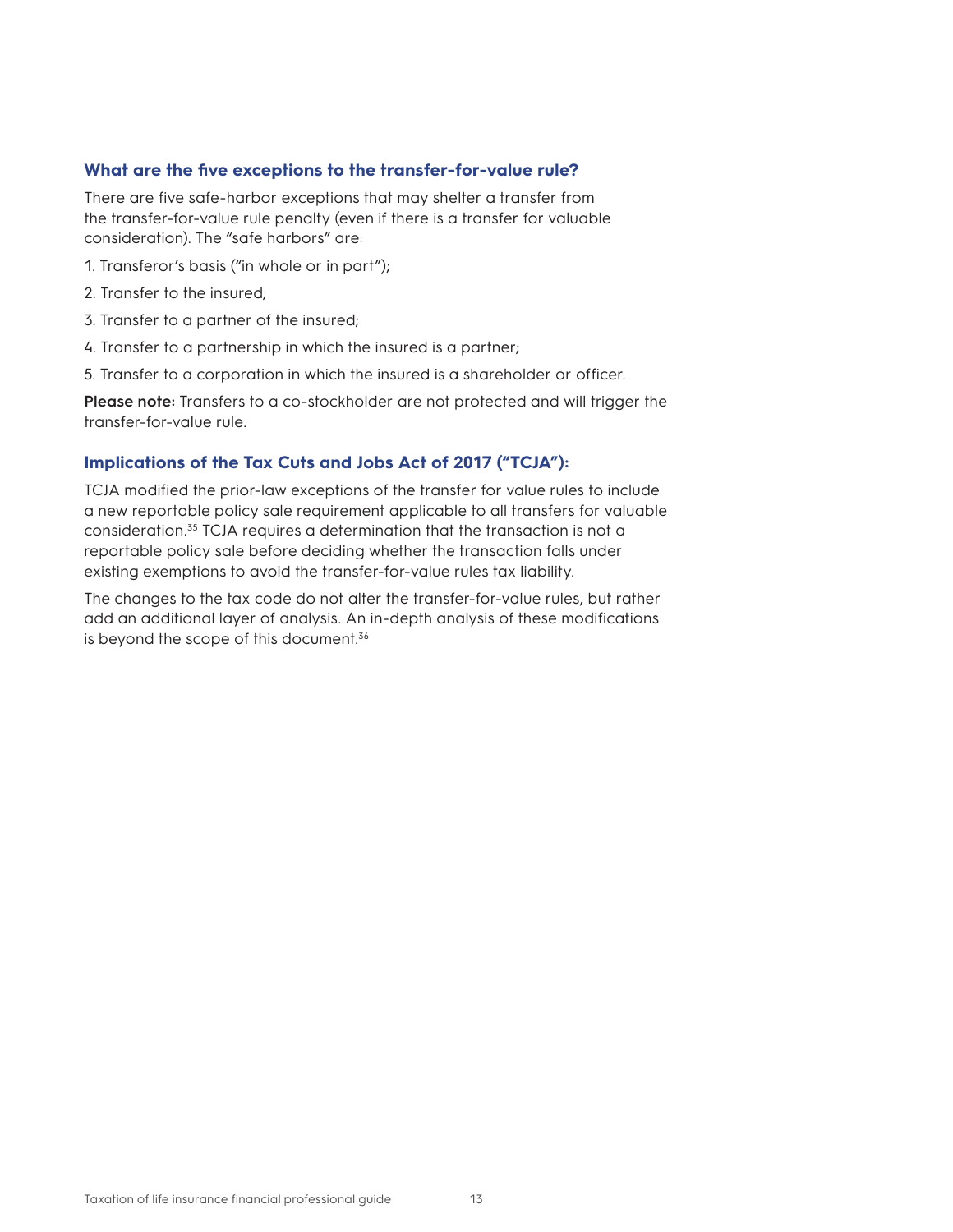## **Goodman Rule**

#### **What is the Goodman Rule?**

Watch out for the Goodman Rule (aka Unholy Trinity) where the owner, insured and beneficiary are all different individuals. The result of this arrangement will be a completed gift from the owner of the policy to the beneficiary when the insured dies or the beneficiary becomes irrevocable. This will cause gift tax issues for the owner.

#### **Example**

For example, let's say Son owns a policy on Father with Son and Daughter as the beneficiaries of the policy with a \$2.0 million death benefit. If Father dies before Son, and Son is still the owner of the policy, then it will be treated for gift purposes as a \$1.0 million gift from Son to Daughter.

This is a hypothetical example for illustrative purposes only.

#### **GOODMAN RULE (Unholy Trinity)**



In order to avoid the Goodman Rule, the policy will need to be owned by all of the beneficiaries in the same percentage as the death benefit they are to receive. This kind of co-ownership of life insurance policies can be cumbersome to arrange with the insurance companies.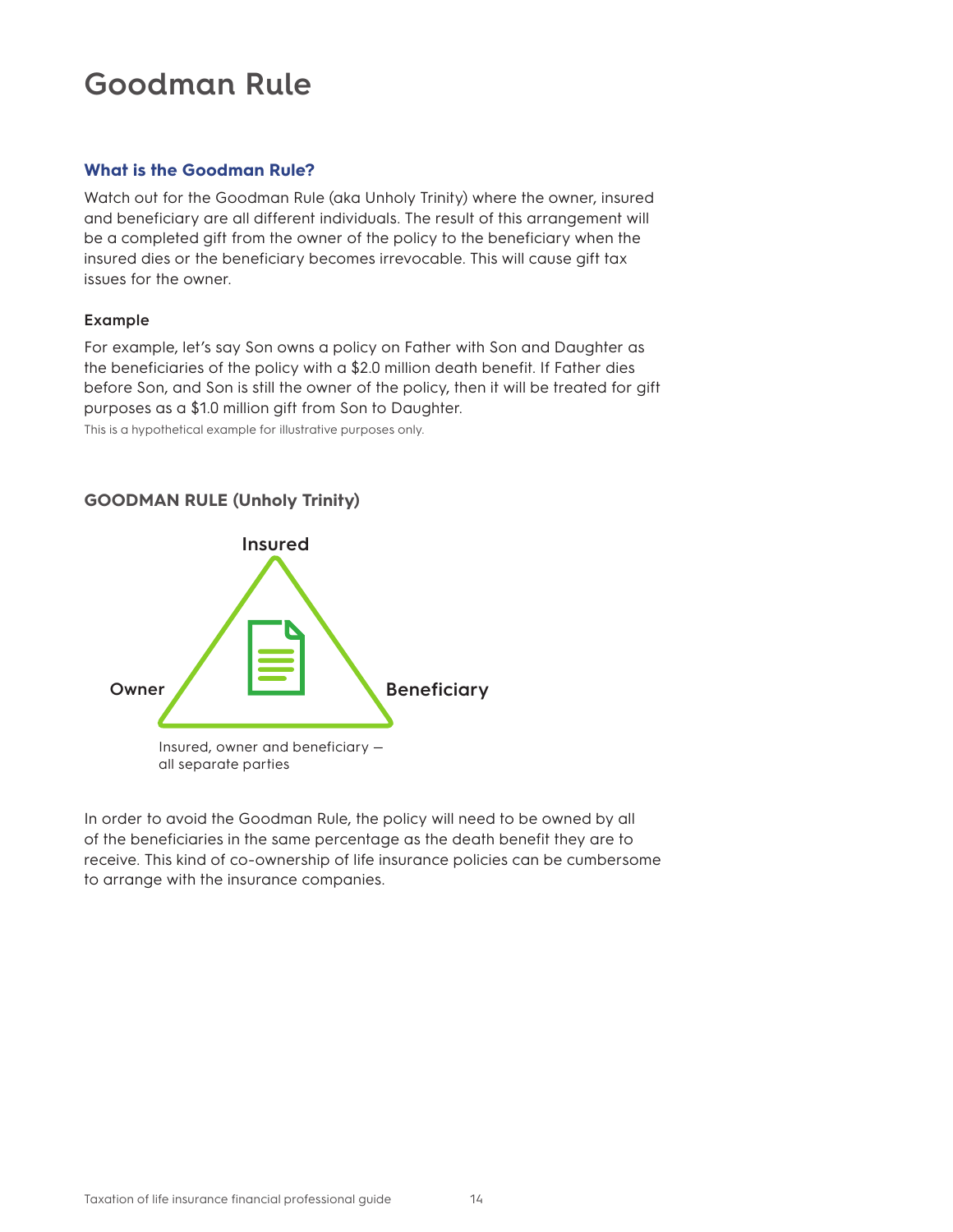### **Three-year rule**

#### **What is the three-year rule?**

When the insured transfers an insurance policy or an interest in an insurance policy and dies within three years of that transfer, the death proceeds will be included in the insured's estate. Several cases suggest that when the trustee initiates the purchase and is the original owner of the policies, the three-yearrule is not applicable.<sup>37</sup>

To lessen the chance of an IRS challenge, some precautions can be taken:

- **•** The trustee should initiate the purchase and apply for the insurance coverage.
- **•** The trustee should not be required to purchase life insurance, only authorized or allowed to purchase life insurance.
- **•** The grantor(s) should not make premium payments to the life insurance company, but instead should make cash gifts to the trustee.
- **•** The trustee should make the premium payments to the life insurance company out of a separate checking account for the trustee.
- **•** If possible, gifts to the trustee should be of an amount different from the annual premium and made before premiums are due.

The trust may be drafted with a safety-net provision in the event the insured dies within three years of the purchase of the policy and Section 2035 is applied. This provision would change the distribution scheme of the trust by giving the surviving spouse an interest in the proceeds, which would qualify for the marital deduction. Such a clause can postpone the estate tax on the proceeds until the surviving spouse's death to the extent not consumed or given away before that time. If the grantor transfers, without consideration, an insurance policy or any incident of ownership with respect to the policy during the three-year period preceding his or her death, the death benefit will be included in the insured's estate.38 Practitioners should plan to avoid this problem where possible. Fortunately, it can be avoided in several different ways.

#### **1. New policies**

If it is a new policy, then use an informal inquiry to start the life insurance process. In one case, the insured submitted an application wherein the insured was listed as the owner. The application stated that the policy would not be issued until the premium was paid. A supplemental application was subsequently submitted with a child of the insured as owner and the premium paid. When the insured died a year later, the Service held that the insured never possessed an incident of ownership since the initial application stated that the policy would not be issued until the payment of premium.<sup>39</sup>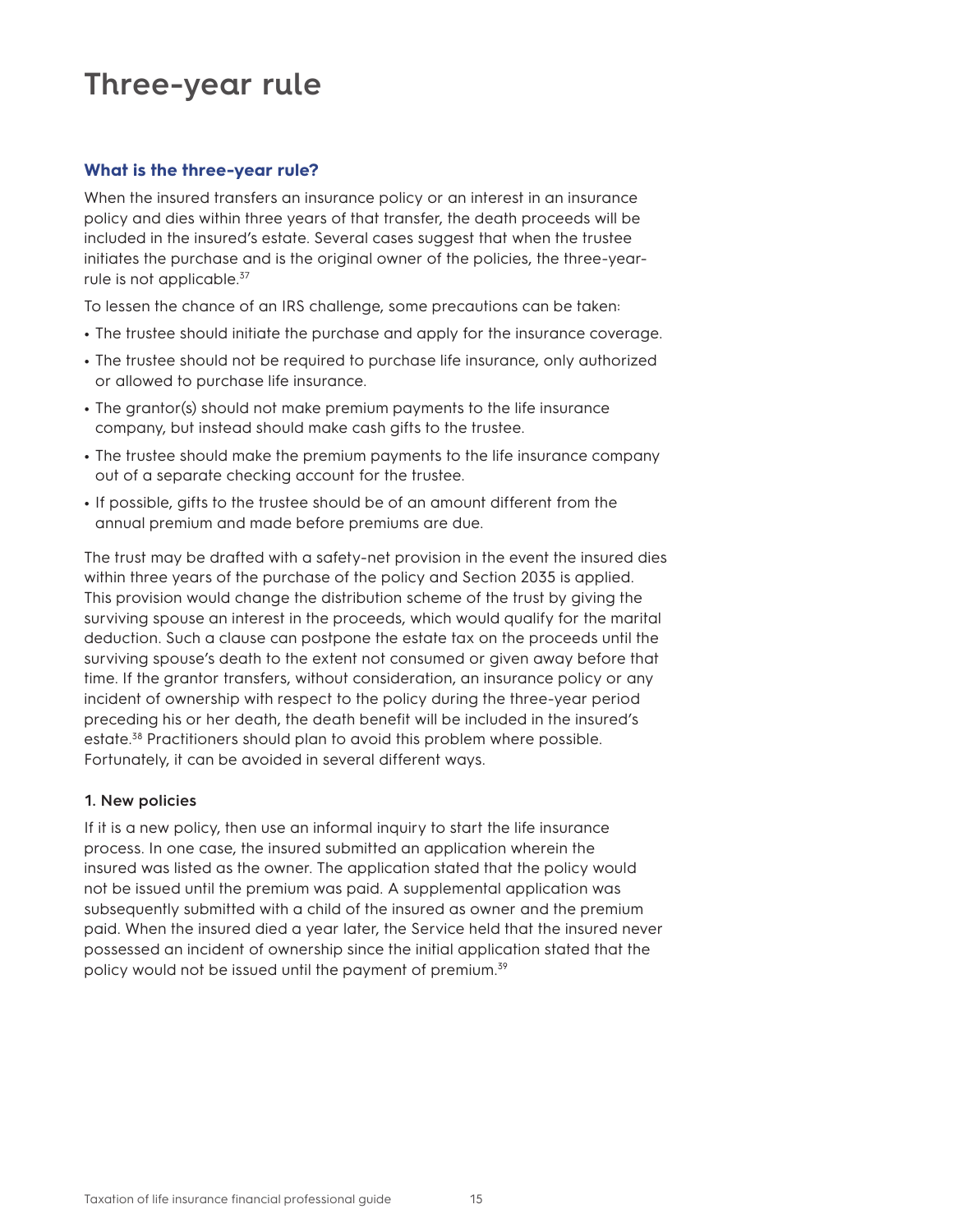#### **2. Existing policies**

If it is an old policy, then consider:

**Purchasing a new policy.** Financial professionals should consider using a new policy rather than existing policy owned in the client's estate. The main reason for using a new policy is that a gift of an existing policy owned by the insured clearly falls under the three-year-rule. But the purchase of a new policy by the irrevocable trust will not be subject to the three-year-rule. Please note: financial professionals should consider the age and health of the insured, as a new policy may not be feasible if the insured is quite elderly or is in poor health.

**The Estate Preservation Agreement (EPA).** This rider helps reduce estate tax risk for transfer of a life insurance policy from the insureds to an Irrevocable Life Insurance Trust (ILIT). It provides additional term coverage for the first four years of the contract. This helps offset estate taxes if the policy is included in the insureds' taxable estate due to the three-year look-back rule for a transfer (or gift) of policy ownership. There is no charge for this agreement.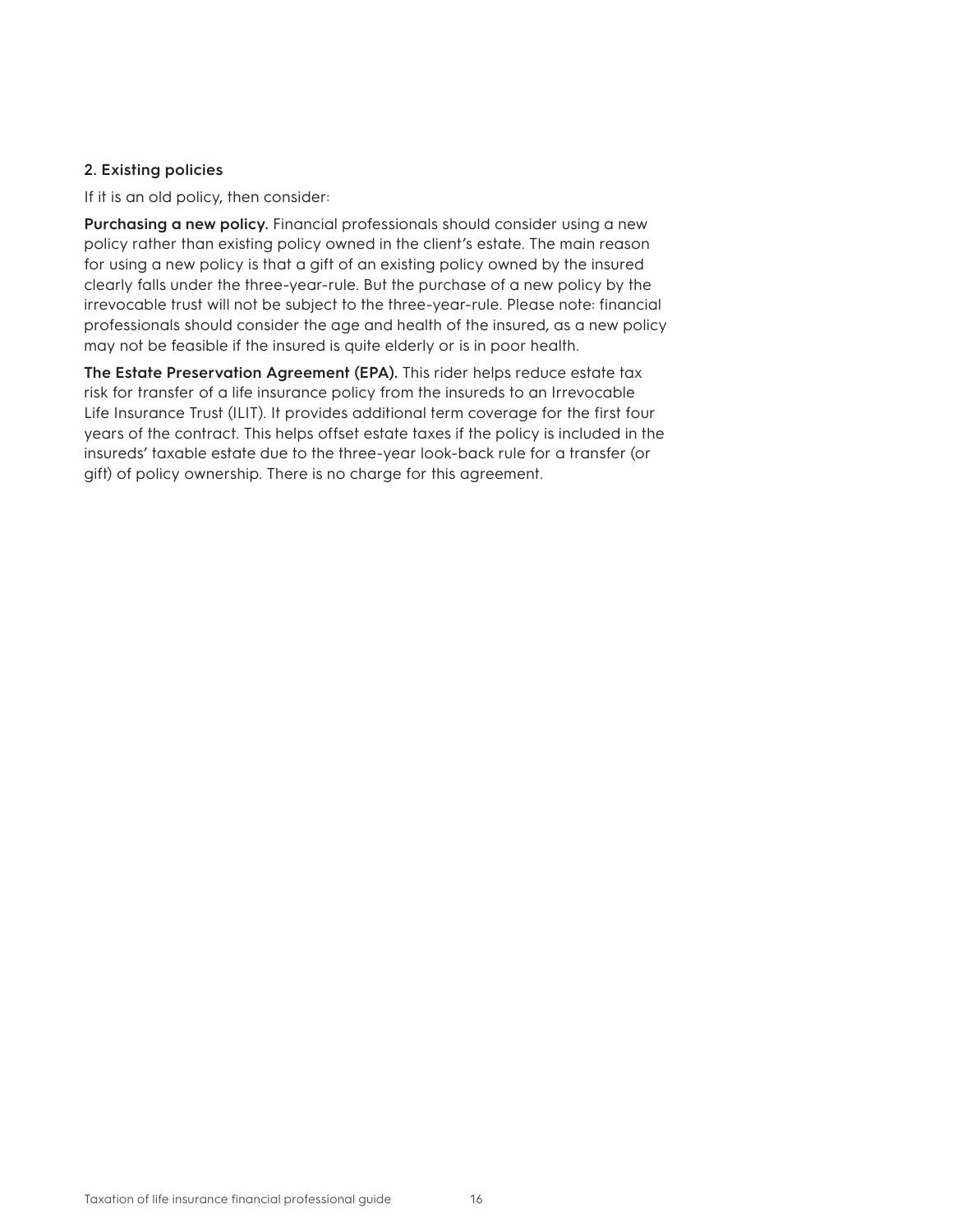### **Notice and consent requirements for employer-owned life insurance**

#### **What is employer-owned life insurance (EOLI)?**

An EOLI contract is defined as a life insurance policy issued after August 17, 2006, policyholder must include in gross income the death benefits received under an EOLI contract that exceed the total premiums and other amounts paid by the policyholder for the contract.

To fit within any exception to EOLI taxation, policyholders must satisfy certain notice and consent requirements prior to issuance of the EOLI contract. The IRS issued the following guidance regarding compliance with the notice and consent requirements.41

#### **There are two exceptions:**

- 1. An exception will apply if the insured under the contract was (1) an employee at any time during the 12 months prior to his or her death, or (2) a director or a highly compensated employee or individual at the time the contract was issued.<sup>42</sup>
- 2. Death benefits are either (1) paid to the insured's estate, family members, or other designated beneficiaries (other than the policyholder), or a trust for the benefit of any such individuals, or (2) used to purchase an equity (or capital or profits) interest in the applicable policyholder from any person described above. However, these exceptions are applicable only if the notice and consent requirements are met before the issuance of an EOLI contract.

#### **What type of business strategies qualify as EOLI?**

As a general rule, whenever a business entity will own a life insurance policy (including wholly owned corporations and sole proprietorships). Specifically in the business succession strategies:

**Entity redemption buy-sell** - The business owns the policy insuring the business owner and receives the death benefits to fund the owner's buyout.

**Lifecycle LLC buy-sell** - A separate partnership or LLC is used to hold life insurance on the owners of an operating business to fund the buy-sell of the operating business.

**Key person life insurance** - A business owns policy to protect it against the loss of a key employee, owner, director, etc.

**Non-qualified deferred compensation plans** - Any policy used to fund a non-qualified plan which is owned by the business. IRC §457(f) plans may have similar considerations.

**Supplemental Executive Retirement Plans (SERPs)** - Policies purchased as general asset reserves to fund non-qualified voluntary salary/ bonus deferral plans or supplemental executive retirement plans.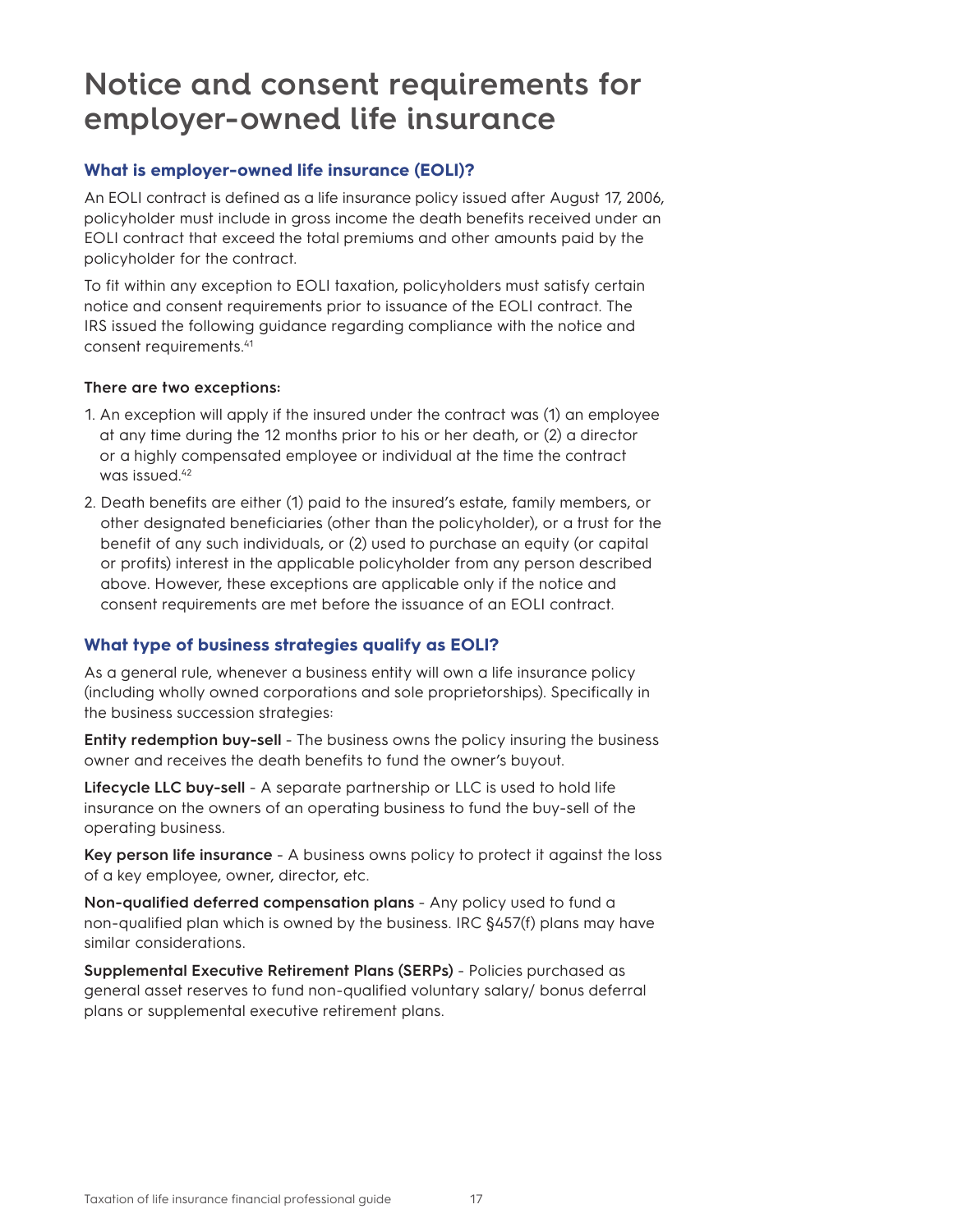**Endorsement split-dollar arrangements** – Any policy where the business owns the policy, and the business (or a related person) will receive the death benefits. The IRS stated that life insurance policies issued in cross-purchase arrangements generally will not qualify as EOLI contracts for purposes of IRC Section 101(j).<sup>43</sup>

Please note: Changes or exchanges of grandfathered policies:

Any change to a grandfathered policy — or an IRC Section 1035 exchange of a grandfathered policy for a new policy if there is a material change (i.e., an increase in face amount or other benefit) — may require satisfaction of the Notice and Consent guidelines.

#### **What is the notice requirement?**

The employee must receive written notification that the applicable policyholder intends to insure the employee's life; reasonably expects to purchase a specified maximum amount of life insurance (stated either in dollars or as a multiple of salary) on the employee during the employee's tenure; and will be a beneficiary of any proceeds payable upon the death of the employee.

#### **What is the consent requirement?**

The employee must provide written consent to being the insured and to the continuation of coverage after termination of the insured's employment. The contract must be issued (1) within one year after the employee's consent or (2) before the termination of the employee's employment, whichever is earlier.

#### **How do you comply with these EOLI rules?**

EOLI compliance is the policyholder's responsibility. In any potential EOLI situation involving a Minnesota Life or Securian Life policy, there are two steps:

- 1. The employer must sign a copy of Minnesota Life's form F66015 or Securian Life's form FSL-66015, "Employer Notification Regarding the Potential Taxation of Death Benefits" before the policy is issued, and return it to the financial representative. This form simply notifies the employer of its potential obligations under these rules. It does not relieve the employer of its obligation to obtain a signed notice and consent from the prospective insured.
- 2. The client should discuss the EOLI rules with an attorney and, if the EOLI rules apply, obtain a signed notice and consent from the insured before the policy is issued. Minnesota Life and Securian Life have a sample "Insured's Acknowledgement of Notice and Consent — Employer-Owned Life Insurance Policy." It is the employer's obligation to obtain a signed form from each prospective insured before the policy is issued. The employer should retain these signed forms and file them along with their life insurance policies. The employer must also report these policies to the IRS annually by attaching completed Form 8925 to the employer's annual income tax return.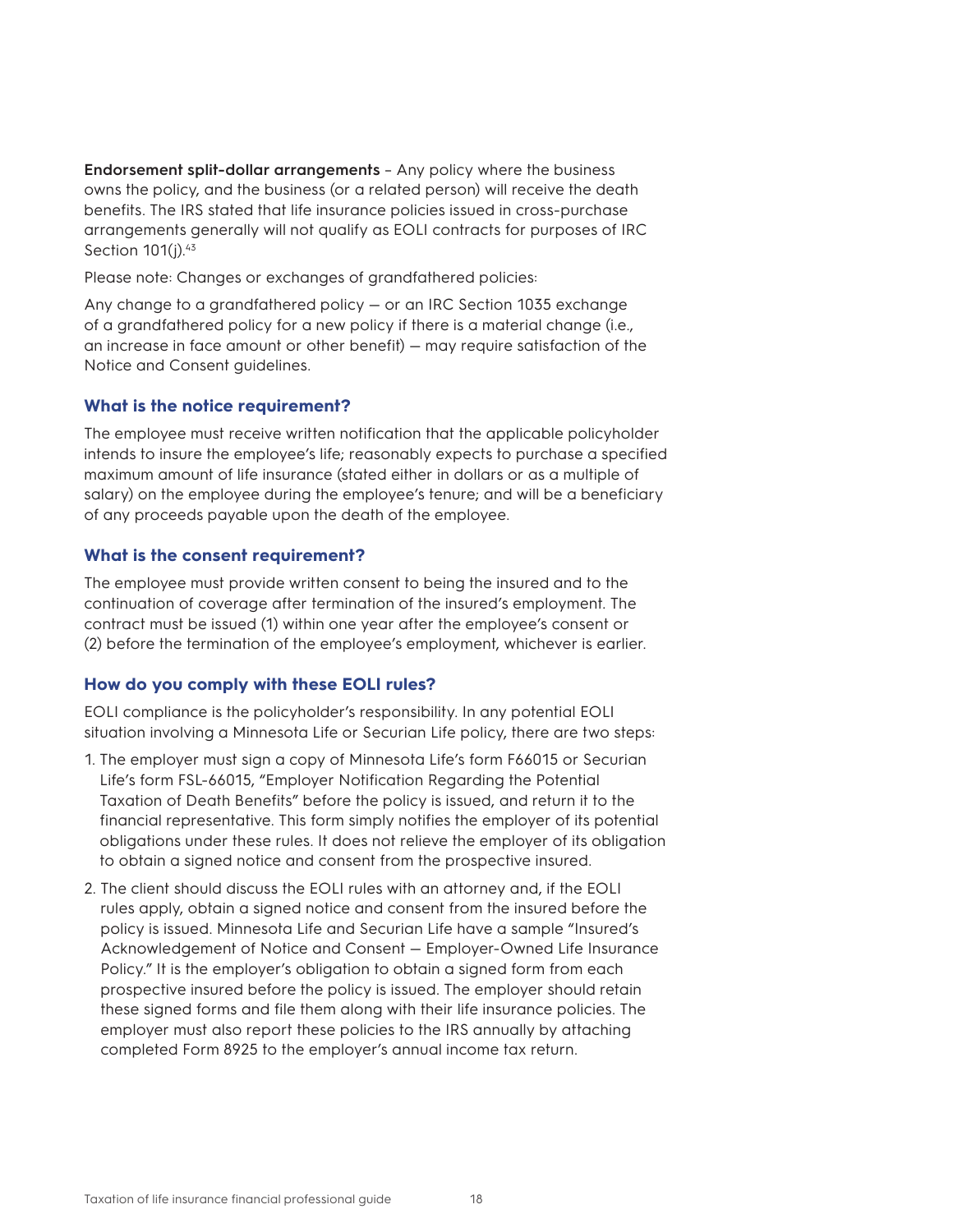While the Service presumes that an employee will receive a separate form for notice and consent, a recent private letter ruling held that a separate document was not required where the totality of the applicable policyholder's documentation in connection with the EOLI contract evidenced that all the notice and consent requirements were met prior to contract issuance (specifically a buy-sell agreement and a life insurance application, both executed by the insured employee prior to issuance of the contract, which together contained all the required notice and consent information).44 Accordingly, for existing EOLI contracts, an employer may be able to evidence notice and consent without separate documentation if it can demonstrate that all required notice and consent information was included in one or more documents that were provided to and/or executed by the insured employee prior to the contract's issuance. For newly issued contracts, however, obtaining a separately executed notice and consent form from the insured employee will more easily and clearly document compliance.

#### **What are the annual requirements?**

In addition, EOLI policyholders must file Form 8925 with their annual federal tax returns for each year that an EOLI contract is owned to report certain information regarding EOLI contracts, including the number of employees insured, the total insurance held under EOLI contracts and the number of non-consenting insured employees (if any). The policyholder must also keep whatever records may be necessary to evidence compliance.

#### **What happens if the business inadvertently fails to satisfy the notice and consent requirements?**

The only situations in which the IRS will not challenge inadvertent failures to satisfy the notice and consent requirements are if:<sup>45</sup>

- **•** The applicable policyholder made a good faith effort to satisfy the notice and consent requirements (e.g., maintains a formal system for notice and consent for new employees);
- **•** The failure to satisfy the requirements was inadvertent; and
- **•** The failure to obtain the notice and consent was discovered and corrected by the due date of the tax return for the taxable year in which the EOLI contract was issued. (Failure to obtain consent cannot be corrected if the insured employee has died.)

Otherwise, removing the "taint" of an improperly issued EOLI contract often involves (1) cancelling the existing policy and issuing a new one or (2) affecting a material increase in the policy death benefit or other material change in the contract. The notice and consent requirements must be satisfied prior to the issuance of a new policy or to a material change in an existing policy.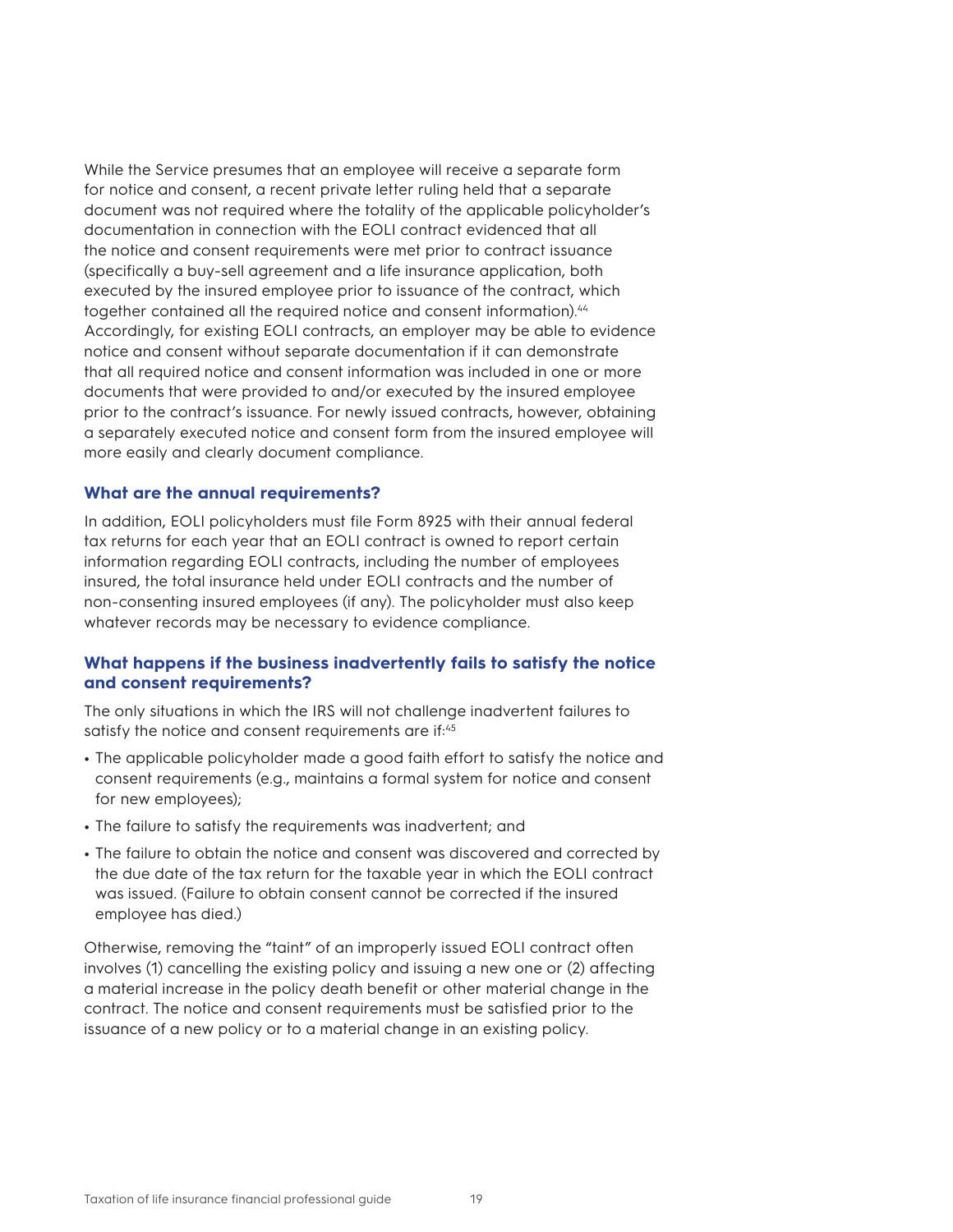## **Valuation of life insurance policies**

#### **How do you value a life insurance policy for income tax purposes?**

The Service has provided a safe harbor on how to determine the fair market value of a life insurance policy for income tax purposes.<sup>46</sup> The fair market valuemay be the greater of either: (1) the interpolated terminal reserve and any unearned premiums or (2) the product of the "PERC amount" (PERC is premium, earnings and reasonable charges) and the applicable "average surrender value."

#### **How do you value a sale of a life insurance policy for income tax purposes?**

If a life insurance policy is sold by an owner (with insurable interest), to an unrelated party (without insurable interest), the seller is taxed on the difference between the selling price of the policy and the seller's adjusted costs basis. The adjusted cost basis will be the premiums paid for the policy less the cost of insurance charges paid. This is taxed as ordinary income up to the value that would have been received if the policy were surrendered and capital gain for the excess.47 The purchaser will take a basis in the policy equal to the amount paid for the contract plus any additional premiums it pays. When a policy is sold, the transfer-for-value rules will in most cases cause the death benefit proceeds to become taxable in excess of the purchaser's basis in the policy.48

#### **How do you value a life insurance policy for gift and estate tax purposes?**

When an existing life insurance policy is gifted to an irrevocable trust, a taxable gift takes place.<sup>49</sup> The value of the gift is the fair market value of the policy on the date of transfer. This is the price that the property would bring when changing hands between a willing buyer and a willing seller. The fair market value is determined by reference to all the facts and circumstances relating to the transfer.50

Because there are no organized market forces available to determine the fair market value of a life insurance policy, the IRS issued regulations to provide guidance to what constitutes the fair market value of a life insurance policy for estate and gift tax purposes. The fair market value of the policy depends on the type of policy.

**If the policy is a new policy** (contracts transferred immediately after purchase or those within the first year), the fair market value is the "cost" of the policy.<sup>51</sup> The "cost" is the gross premiums paid by the transferor. If the policy is **an annual premium contract,** each premium thereafter is a gift.<sup>52</sup>

**• When a cash value policy is transferred with additional premiums being paid,** its fair market value is measured by the interpolated terminal reserve value on the date of the gift plus any unearned premium.<sup>53</sup> If there are accrued dividends on the policy, these must also be added. Outstanding policy loans should be subtracted from this value.<sup>54</sup>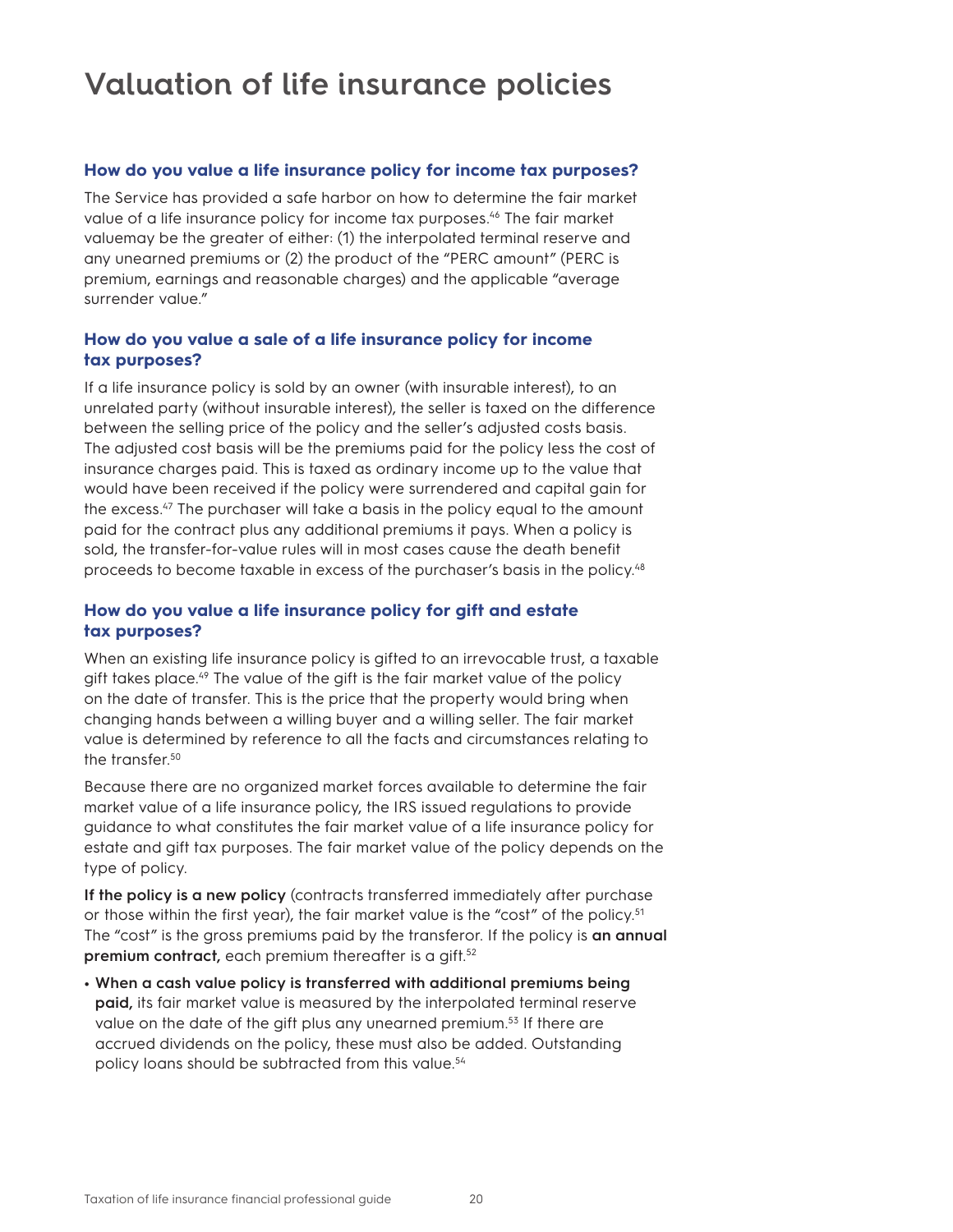**• If the gift is one of a single premium or an existing paid-up policy,** the value equals the single premium the insurance company would charge for a comparable contract issued at the insured's attained age at the time of transfer.55 An employee can assign his or her group term insurance, made available by his or her employer, to an irrevocable trust. The gift is valued annually as the Table I cost of the coverage if the group plan is non-discriminatory.56

These regulations are only guidance and the IRS may review all the facts and circumstance relating to the transfer. Therefore, if an insured is in imminent danger of dying on the transaction date (any time within a year), the IRS may claim the policy to be valued at amounts closer to the death benefit payable.

For gift tax purposes, the value of the policy must be reported on IRS Form 709. Instructions for the form stipulate that if a value of a life insurance policy is being reported, IRS Form 712 should be attached for each policy. Typically, Form 712 is completed by the insurance company. The form comports with the IRS guidance on life insurance valuation and requires that certain values (interpolated terminal reserve and unearned premiums) be reported on the form.

#### **How do you value the tax deduction for a gift of a life insurance policy for charitable purposes?**

The valuation of the tax deduction for a gift of a life insurance policy depends how the policy was gifted.

#### **Outright gift at death**

The outright gift of a life insurance policy at death is a simple technique. The donor names the charity as the beneficiary of the life insurance policy. There is no current income tax deduction and the policy will be includible in the donor's estate (but will be offset by an estate tax charitable deduction). This approach may be suitable for a donor who plans to use the cash value of a policy for retirement income, but doesn't need the death benefit.

A gift of an insurance policy also provides estate tax benefits. One problem with transfers of life insurance policies is that a donor's estate will include a policy transferred by him within three years of his or her death.<sup>57</sup> The inclusion amount is policy's face value.<sup>58</sup> If, however, the donor transfers the policy to a qualified charitable organization, the estate qualifies for an estate tax charitable deduction equal to the face value of the policy, and this offsets the inclusion of the insurance policy in his or her estate.59

#### **Gift of an existing policy during lifetime**

An individual may transfer an existing life insurance policy to a charity. The donor is entitled to a current income tax deduction if the transfer is irrevocable and includes the donor's entire incidents of ownership in the policy. Please note: The charity must have an insurable interest in the donor's life under state law.<sup>60</sup> Please check your state law regarding insurable interest.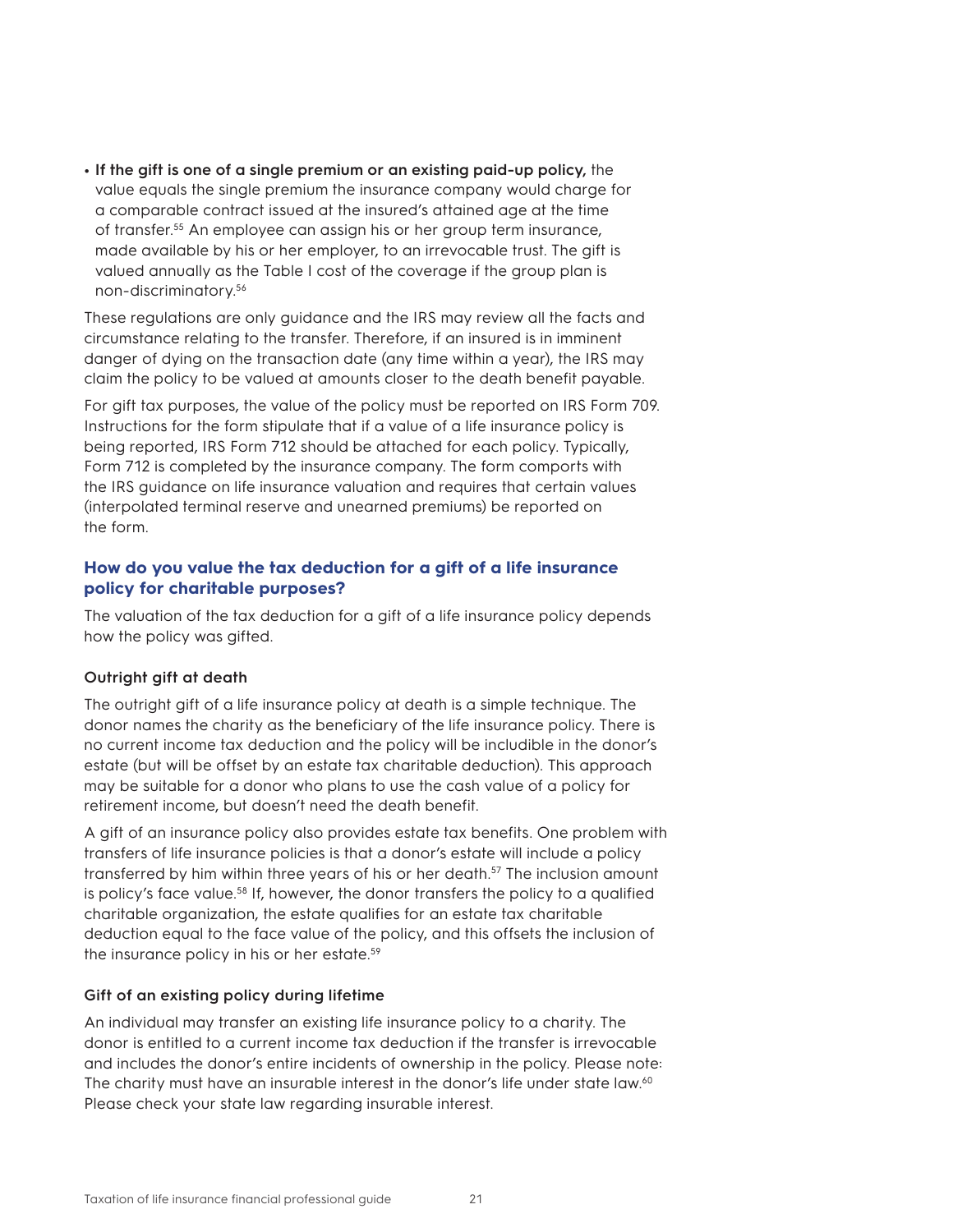In order to take a charitable income tax deduction, the IRS does require the use of a qualified appraiser for charitable gifts of donated property with a fair market value of more than \$5,000.00.<sup>61</sup> This includes gifts of life insurance.

#### **Gift of policy on which premiums remain to be paid**

The donor may get two deductions for their gift of a policy on which premiums remain to be paid:

First, the contribution of the policy is deductible at the policy's interpolated terminal reserve value on the date of the gift increased by the proportionate part of donor's last pre-gift premium payment covering the period beyond the gift.62 If the interpolated terminal reserve value exceeds the donor's cost basis in the policy, then the deduction is for cost basis. $63$ 

Second, the continued payment of the premiums gives him or her an income tax deduction for the annual premium amount.<sup>64</sup>

#### **A gift of a paid-up policy**

The donor's gift of a paid-up policy to a charity results in a deduction valued at the policy's replacement cost.<sup>65</sup> If the replacement of the policy exceeds the donor's cost basis in the policy, the donor reduces his or her deduction to cost basis.<sup>66</sup>

| Type of policy                                 | The deduction is equal to the lesser of:                                                                                                                                                                                      |
|------------------------------------------------|-------------------------------------------------------------------------------------------------------------------------------------------------------------------------------------------------------------------------------|
| <b>Recently issued</b>                         | Cost basis or fair market value of the contract (defined as the first premium paid)                                                                                                                                           |
| Existing life policy in<br>premium paying mode | Cost basis or fair market value of the contract (defined as the interpolated terminal<br>reserve plus unearned premium)                                                                                                       |
| Paid-up life insurance<br>policy               | Cost basis or fair market value of the contract (defined as the replacement value of the<br>contract - what donor would have to pay for a new single premium policy with the same<br>death benefit at his or her current age) |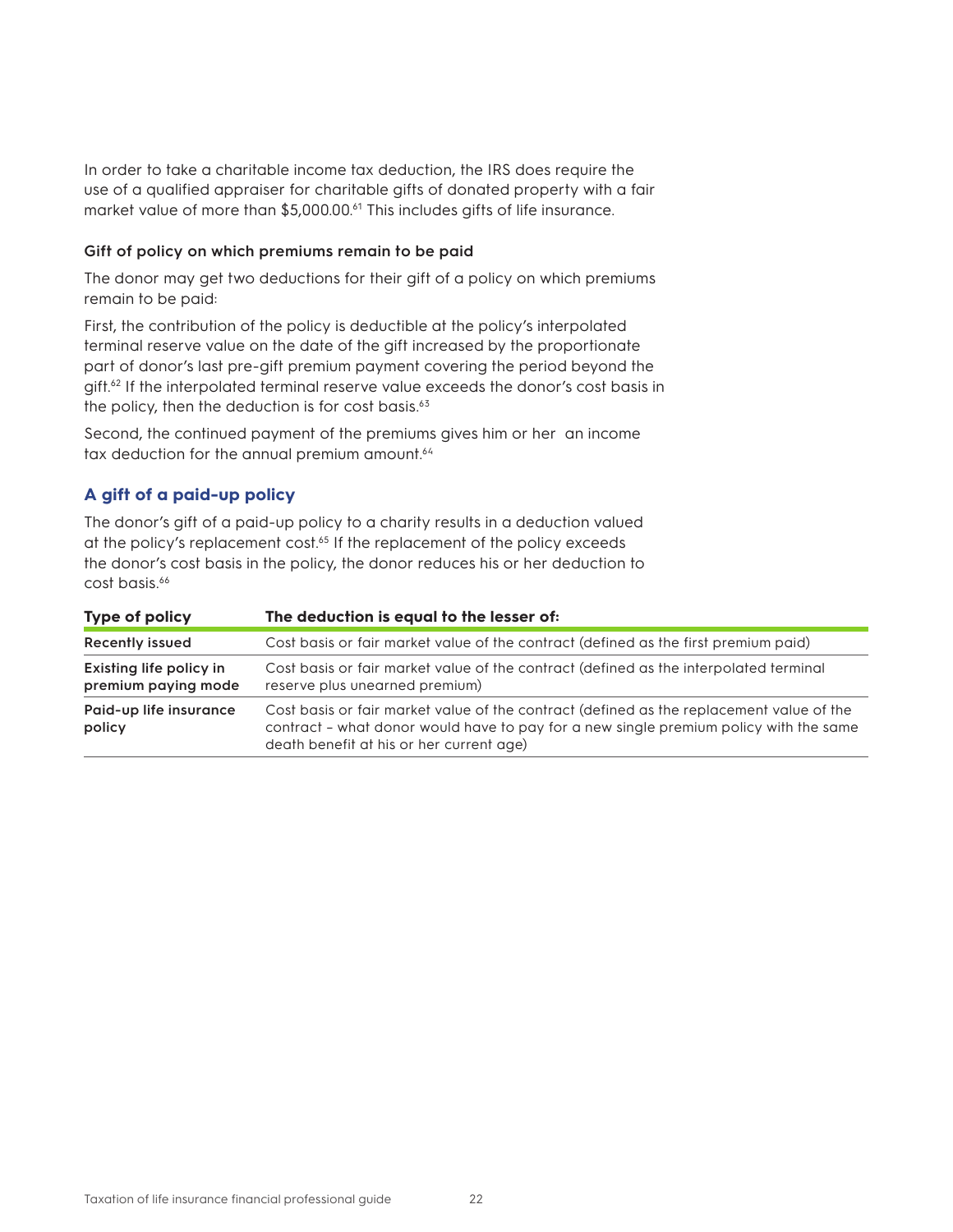# **Summary**

### **Personal taxation issues**

| Event                   | <b>Ramifications</b>                                                                                                               |
|-------------------------|------------------------------------------------------------------------------------------------------------------------------------|
| <b>Premium payments</b> | Not deductible                                                                                                                     |
| Accumulation            | Generally, tax deferred                                                                                                            |
| <b>Withdrawals</b>      | Non-MEC (FIFO Taxation) - Generally tax-free withdrawals up to basis and loans are<br>non-taxable events                           |
|                         | MEC (LIFO Taxation) - Withdrawals are taxed similar to annuities; watch out for 10% penalty<br>for clients under 59 <sup>1/2</sup> |
|                         | Surrender - Taxable as ordinary income on the extent that it exceeds the owner's investment<br>in the contract                     |
| Death of insured        | Generally, income tax-free but watch out for:                                                                                      |
|                         | • Estate tax issues                                                                                                                |
|                         | • Three-year rule                                                                                                                  |
|                         | • Gift tax issues – Goodman Rule                                                                                                   |

### **Business taxation issues**

| Event            | <b>Ramification</b>                                                 |
|------------------|---------------------------------------------------------------------|
| Contributions    | Who pays premium?                                                   |
|                  | Employer - Generally, not deductible                                |
|                  | Employee - Employer - Deduction for bonus (only for C corporations) |
|                  | Employee - Bonus taxed as income                                    |
| Accumulation     | Generally, tax deferred                                             |
| Withdrawals      | Business never age 59 <sup>1/2</sup> , DEFRA                        |
| Death of insured | Generally, income tax-free but watch out for:                       |
|                  | • EOLI - Notice and consent                                         |
|                  | • Transfer for value                                                |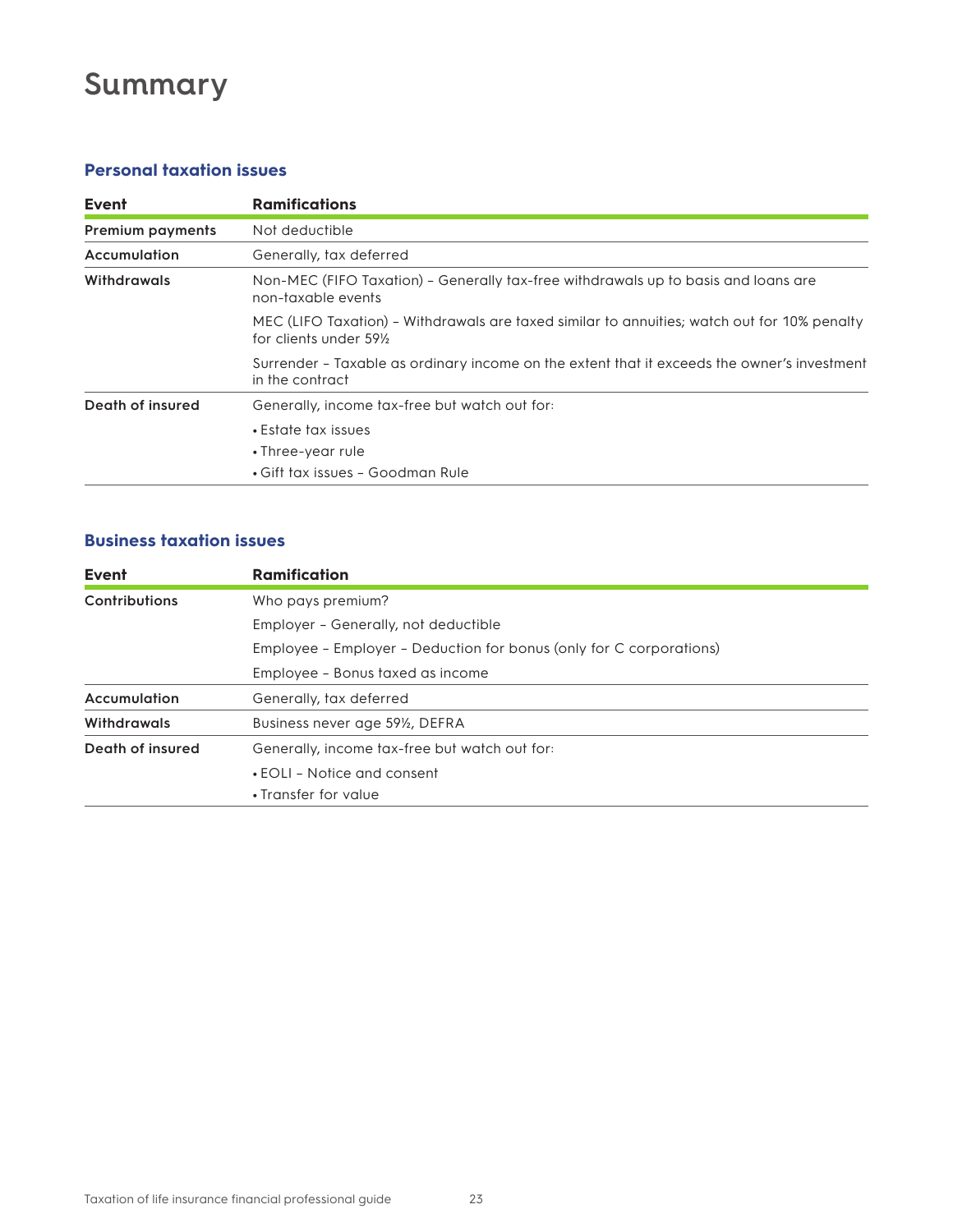1. IRC Sec. 7702(a). For all policies issued after December 31, 1984. Generally, policies issued prior to 1982 do not have a statutory definition of life insurance, but they must contain the traditional element of insurance, namely risk shifting and risk sharing. 2. IRC Sec. 7702(d)(2) lists the required corridor percentages by age. 3. IRC Sec. 264(a), Treas. Reg. Sec. 1.262-4(B)(1). 4. IRC Sec. 7702(g). 5. IRC Sec. 72 (e)(5). 6. IRC Sec. 72(e)(5). 7. IRC Secs. 72(e)(5)(A) & 72(e)(5)(E), Treas. Reg. Sec. 1.72-11(d)(1). See also IRC Secs. 61(a) & 72(a), Cohen v. Commissioner, 39 TC 1055 (1963), and Rev. Rul. 2009-13. 8. IRC Sec. 72(e)(6), Rev. Rul. 2009-13, Treas. Reg. Sec. 1.72-6(a)  $(1)15.$ 9. IRC Sec. 101(a)(1). 10. IRC Sec. 2042. 11. Treas. Reg. 20.2042-1(c)(2). 12. Rev. Rul. 71-497. 13. Rev. Rul. 84-130. 14. IRC Sec. 2042. 15. See Perry v. Commissioner 91-1 USTC Paragraph 60,064 (5th Cir. 1991); Estate of Headrick v. Commissioner, 90-2 USTC Paragraph 60,049 (6th Cir. 1990); Estate of Leder v. Commissioner 893 F.2d 237 (10th Cir. 1989). 16. IRC Sec. 72(e)(10). 17. IRC Sec. 72(e)(4)(A). 18. IRC Sec. 7702A(d). 19. IRC Sec. 72(v)(1). 20. IRC Sec. 72(v)(2). 21. RC Sec. 1031(d). 22. PLR 8810010. 23. PLRs 9644016 and 970816. 24. Treas. Reg. 1.1035-1(c). 25. PLR 9330040 ; PLR 9248013. 26. IRC Sec. 1035; Treas. Reg. 1.1035-1(c). 27. IRC Sec. 1035(a). 28. IRC Secs. 1035(c)(1), 1031(b). 29. IRC Secs. 1035(c)(1), 1031(b); Treas. Reg. Sec. 1.1031(d)-1(c). 30. Treas. Reg. 1.1031(d)-2. 31. PLR 9604033. 32. IRC Sec. 72(e) 33. PLR 8816015 34. IRC Sec. 101. 35. IRC Sec. 101(a)(3) 36. The final regulations were published on October 31, 2019 and are still under analysis 37. See Perry v. Commissioner 91-1 USTC Paragraph 60,064 (5th Cir. 1991); Estate of Headrick v. Commissioner, 90-2 USTC Paragraph 60,049 (6th Cir. 1990); Estate of Leder v. Commissioner 893 F.2d 237 (10th Cir. 1989). 38. IRC Sec. 2035.

39. See TAM 9323002. In TAM 9323002, life insurance proceeds were not included in an insured's estate where (1) the insured applied for the policy, (2) the insured then had the policy split into two policies and named her two sons as owners and beneficiaries prior to paying any premiums, (3) the insured's sons paid all premiums, and (4) the insured died within three years of purchase of the policy. The memorandum determined that under the terms of the contract and state law no contract existed prior to the time that the first premium was paid and the life insurance contract was issued and delivered. The memorandum also concluded that although it appeared that the decedent passed something of value to her two sons (i.e., although the insurance company's premium rates had increased between steps 1 and 2, the earlier lower premium rates were obtained by the sons), it was unlikely that such transfer constituted a transfer of incidents of ownership.

40. IRC Sec. 101(j). For this purpose: (1) a "related person" is any person with a relationship to the policy owner as specified in IRC §§267(b), 707(b)(1), 52(a) or 52(b); and (2) an "employee" is a U.S. citizen or resident who is an officer, director or certain highly compensated employees as defined in IRC §414(q).

#### 41. Notice 2009-48.

42. For this purpose, (1) a "highly compensated employee" is defined in Code §414(q) but ignoring paragraph (1)(B)(ii) (i.e., any employee who is a 5% owner or had compensation from the employer in excess of \$115,000 (inflation adjusted)), and (2) "highly compensated individual" is defined in Code §105(h) (5), but substituting 35% for 25% (i.e., an individual who is (a) one of the five highest paid officers, (b) a shareholder who owns (with the application of the constructive ownership rules of IRC §318 ) more than 10% of the employer's stock, or (c) among the highest paid 35% of all employees).

- 43. Notice 2009-48.
- 44. PLR 201217017.
- 45. Notice 2009-48.
- 46. Rev. Proc. 2005-25.
- 47. Rev. Rul. 2009-13.
- 48. Rev. Rul. 2009-14.
- 49. Treas. Reg. 25.2511-1(h)(8).
- 50. Treas. Reg. 25.2512-1.
- 51. Treas. Reg. 25.2512-6(a) Example 1.

52. Guggenheim v. Rasquin, 312 U.S. 254 (1941); Powers v. Commissioner, 312 U.S. 259 (1940).

53. Treas. Reg. 25.2512-6(a).

54. Treas. Reg. 20-2031-8(a)(2); Rev. Rul. 78-137.

55. Treas. Reg. 25-2512-6.

- 56. Rev. Rul. 76-490; Rev. Rul. 79-47; PLR 7751080.
- 57. I.R.C. §2035(a) & (d)(2).

58. I.R.C. §2042.

- 59. I.R.C. §2055(a).
- 60. See PLR 9110016.
- 61. IRC Sec. 1.170A-13(c)
- 62. Treas. Reg. §25.2512-6(a); Rev. Rul. 59-195.
- 63. I.R.C. §170(e)(1)(A).
- 64. Awrey v. Commission, 25 T.C. 643 (1955). See also PLR 8714037.
- 65. Treas. Reg. §25.2512(a).
- 66. I.R.C. §170(e)(1)(A).